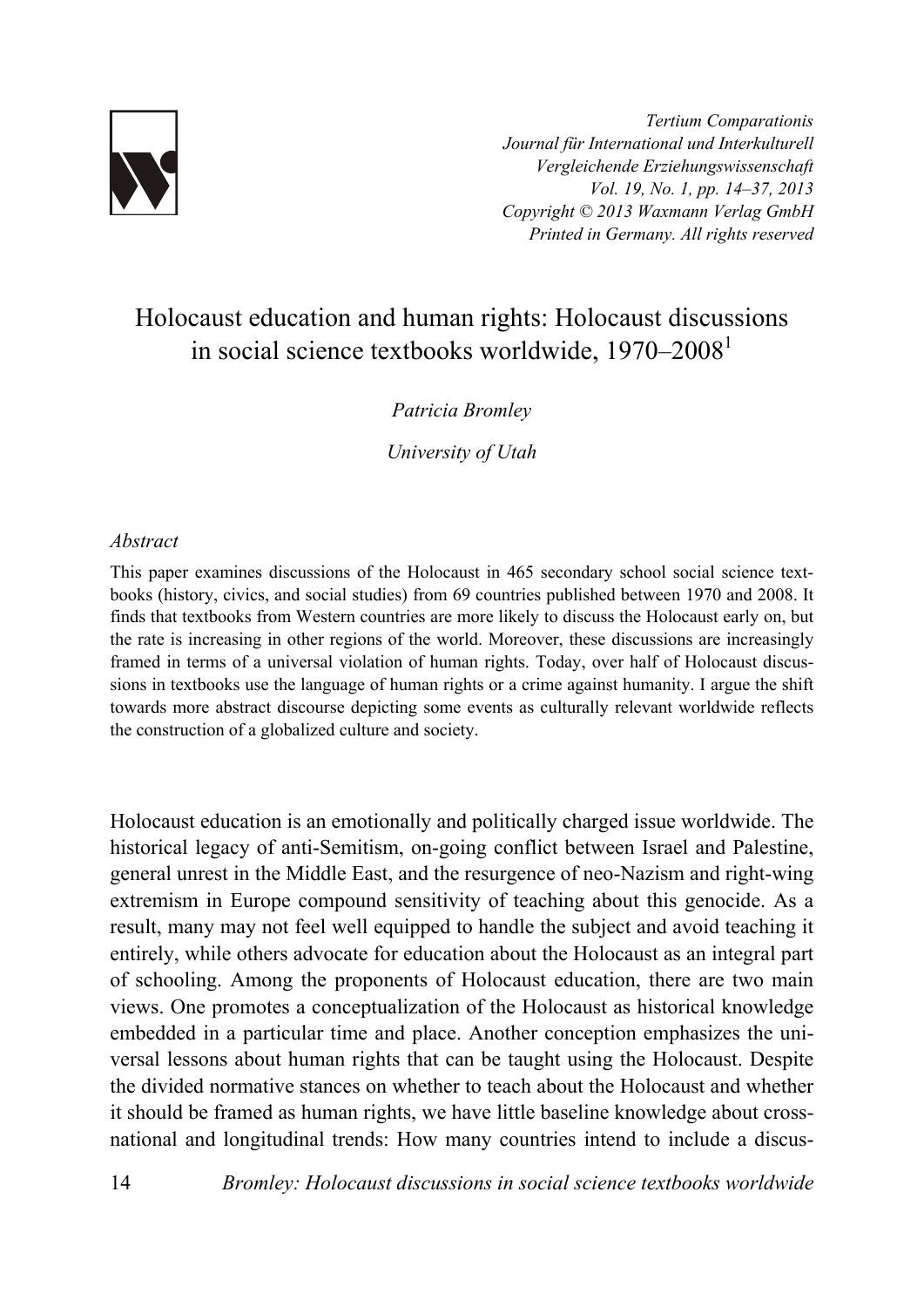sion of the Holocaust in their curriculum? Do they depict it in historical or human rights terms?

This paper provides a worldwide overview of trends in Holocaust education using a unique dataset constructed through a content analysis of 465 high school history, civics, and social studies textbooks from 69 countries published between 1970 and 2008. The research addresses two questions: (1) What is the prevalence of Holocaust education in textbooks from countries around the world between 1970 and 2008? (2) To what extent is the Holocaust framed in terms of universal human rights in textbooks over time? To address these questions this paper describes the trends in discussions of the Holocaust in textbooks around the world over time in all regions of the world, and examines whether the universal language of human rights is used when discussing the Holocaust.

In what follows I first discuss the rise of Holocaust education in society and outline the two main conceptual understandings of the Holocaust – as history and human rights – in more detail. The next section outlines the theoretical perspective that underpins this study. Then I describe the data and measures and report descriptive findings. The paper concludes with a discussion of the implications of these findings for a broader sociological understanding of social science instruction and the place of the Holocaust within it.

#### The emergence of Holocaust education

For several decades following World War II there was a lack of public awareness and education about the Holocaust in North America and Europe (Short & Reed, 2004). Existing studies indicate that it was not until the 1970s that the Holocaust emerged as a topic in school curricula in Western countries, primarily in the US, Canada, Germany, and the UK (Fallace, 2008; Rathenow, 2000, 2004; Keren, 2004). The Holocaust became increasingly visible in society and schools subsequent to a number of key events. Media attention around the world spiked with the apprehension and subsequent trial of Adolf Eichmann in Jerusalem in 1961. This, along with the 1967 Six Day War between Israel and neighboring Arab nations, heightened awareness of Israel and led to increased visibility of Holocaust survivors. In the US, the 1993 release of Hollywood blockbuster *Schindler's List*, the opening of the US Holocaust Memorial Museum in Washington, DC, and the development of a Holocaust curriculum by the non-profit group, Facing History and Ourselves (FHAO), increased the prominence of the Holocaust, instituting Holocaust remembrance as an integral part of American culture (Fallace, 2008). As the Holocaust became more important within mainstream culture, Holocaust education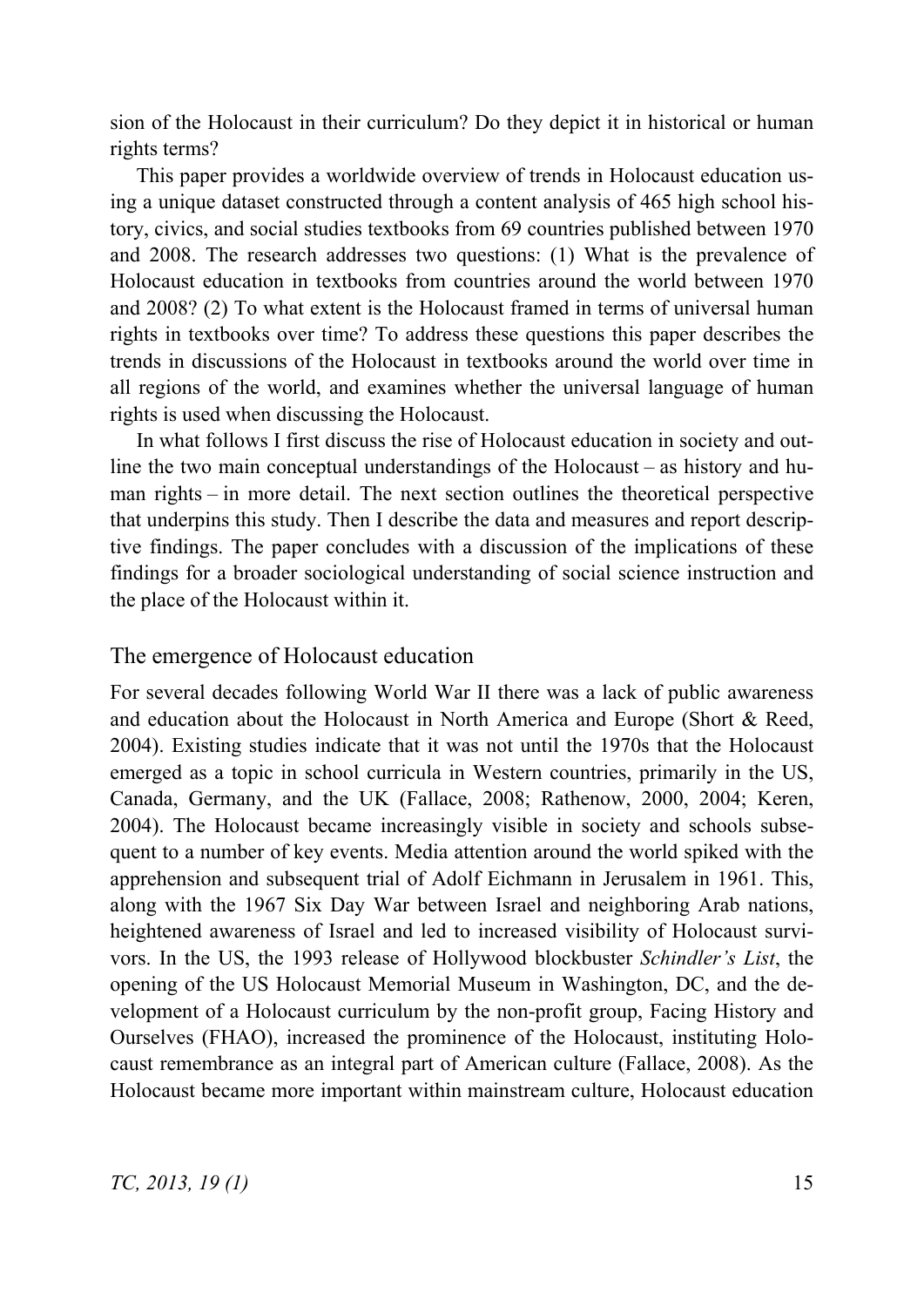became routine in the countries of Western Europe and North America by the early 1990s.

Globally, international organizations, both inter-governmental and non-governmental, have launched programs that reflect a view of the Holocaust as having relevance to countries worldwide. For example, the UN General Assembly designated an International Holocaust Remembrance Day starting in 1995. In 2000 the Stockholm International Forum on the Holocaust drew representatives from 46 nations to discuss education about and remembrance of the Holocaust; they included heads of state, diplomats, NGOs, religious leaders, academics, and survivors (Kroh, 2008). The non-profit organization FHAO also contributes to the spread Holocaust education worldwide. It reaches nearly two million students and 29,000 educators per year, and has programs in the US, Canada, Northern Ireland, Israel, Rwanda, South Africa, and China (FHAO, 2012).

### Conceptions of the Holocaust

The Holocaust was initially treated primarily as a historical event central to the moral narrative of the Western world. This view is best described by Maier (2000, p. 826), who argues that one account of the Holocaust is a Eurocentric story focusing "on the Holocaust … political killing as the culminating historical experience of the century". Gregory (2000, p. 52) also holds this perspective, claiming the Holocaust is "the most important single event of the twentieth century". This historical view of the Holocaust extends to pedagogical strategies in the classroom. Some argue that the purpose of teaching about the Holocaust should be to teach students to become historians rather than to reduce incidents of racism and to prevent future atrocities (Kinloch, 2001). In this view, the generalizability of civic and moral lessons that can be learned from the Holocaust is questioned because of the extremity of the event (Novick, 1999). In other words, moral lessons of the Holocaust should not be abstracted globally because it cannot be understood outside of the specific confluence of circumstances that created it. One concern proponents of this view put forth is that if the Holocaust is used as a case study to teach, for example, about racism or stereotyping more generally, it mistakenly obscures the institutionalized nature of state-sponsored genocide. Further, there are many examples of racism that do not lead to genocide, and it is a mistake to conflate the causes and consequences of unique instances of violence and discrimination.

A contrasting perspective conceptualizes the Holocaust as having universal moral relevance and value for civic and citizenship education in general. Here, the emphasis is on the rise of the Holocaust as a global cultural symbol of evil (Alexander, 2009). Levy and Sznaider (2002) describe this process as part of the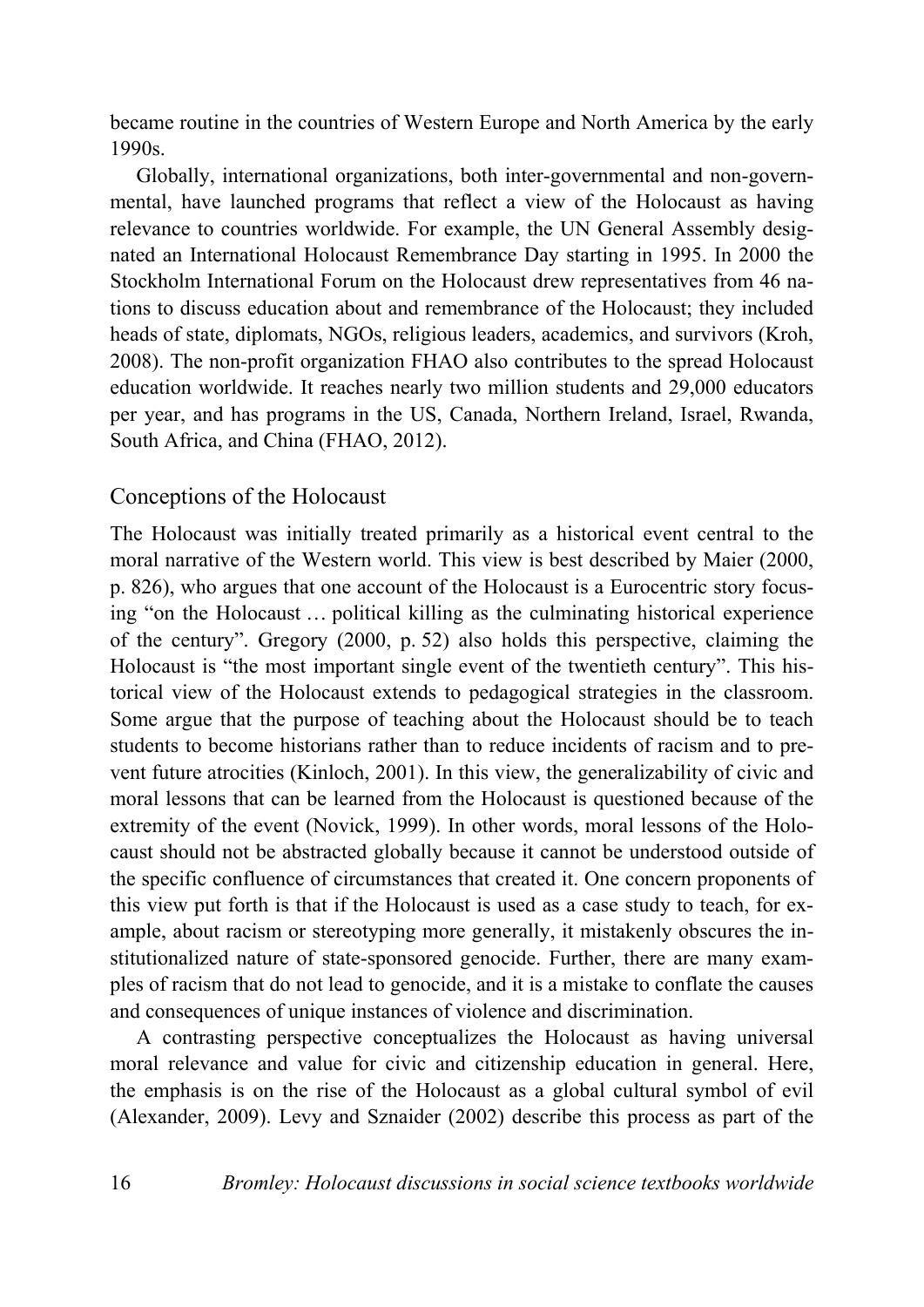formation of a "cosmopolitan memory," and argue that "memories of the Holocaust facilitate the formation of transnational memory cultures, which in turn, have the potential to become the cultural foundation for global human rights politics" (p. 88). Similarly, Dunne and Wheeler (2002) characterize the experience of the Holocaust as directly leading to the establishment of an international human rights regime. Maier (2000) argues that, in light of growing recognition of other atrocities committed worldwide, such as in Bosnia or Rwanda, it is overly narrow to emphasize the uniqueness of the atrocities committed during the Holocaust relative to other human tragedies. Instead, he asserts, the Western narrative, and the Holocaust, have lost their dominance as the central moral story of the twentieth century, replaced by an emphasis on the legacy of global inequality left by colonization and deepened by economic globalization. Whereas the historical view of the Holocaust is linked to (primarily Western) history, the human rights view is tied to the depiction of global moral lessons, especially notions of universal justice for all humans. In education, Short and Reed (2004) view the purpose of studying the Holocaust as preventing future human rights violations. Human atrocities including the Holocaust can be used to draw general lessons across space and time. According to Salmons (2003, p. 139), "a key motivation for teaching about the Holocaust is that it can sensitize young people to examples of injustice, persecution, racism, anti-Semitism and other forms of hatred in the world today".

# Depictions of the Holocaust in textbooks

The question of whether it is normatively better to conceptualize the Holocaust in embedded historical or universal human rights terms is controversial (see, for example, the debates in Alexander, Jay, Gisen, Manne & Rothenberg, 2009). But regardless of one's philosophical stance on whether the Holocaust should be taught as an historical event versus an example of human rights, it is clear that both forms enter the intended curricula. Looking directly at textbooks, one finds many examples of historical and human rights conceptions of the Holocaust.<sup>2</sup> For instance, a tenth-grade history textbook from India (Dev & Dev, 1995) provides a map of Europe marking all the concentration camps and states, "concentration camps were set up and anti-fascists and Jews were sent there and many of them were killed" (p. 132). Similarly, a US history textbook, *Our Land, Our Time: A History of the United States from 1865*, gives this relatively factual account of the Holocaust:

In Germany, this belief in a 'master race' led to the massive and brutal persecution of German Jews. Hitler's government stripped Jews of their civil rights and seized or destroyed their property. During World War II, the Nazis systematically murdered Jews of conquered lands, and other groups such as gypsies, handicapped people, and all dissidents and resistance fighters (Conlin, 1986, pp. 425–426).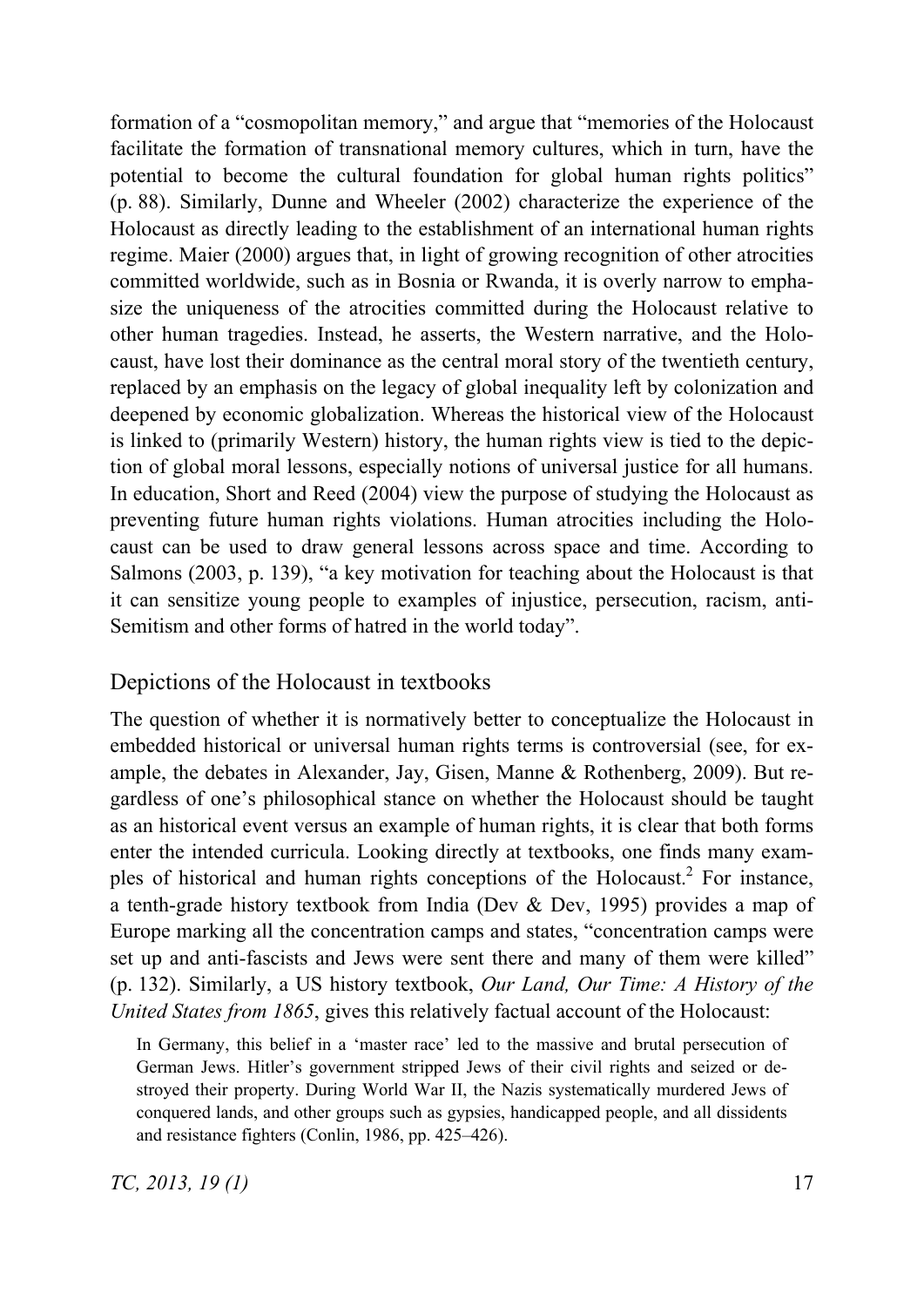The discourse is morally charged, using strong language such as 'murdered' and 'stripped of civil rights', but the Holocaust is presented as an embedded historical event that took place in Germany and neighboring countries. These books contain no explicit conceptualization of the Holocaust as a violation of universal principles of human rights or crime against humanity, nor are there any direct connections to global implications for proper civic behavior.

Shifting to universal conceptions of the Holocaust, a book for senior secondary students in Malawi, *Social and Development Studies*, explicitly links the Holocaust to global human rights principles (Fabiano & Maganga, 2002). In a chapter titled 'Social and ethical values for international life', the authors state:

Closely connected to the idea of universal human rights is the idea that all people are equal, regardless of their race or ethnic group … You have seen in this course some of the effects of racism. You have seen how it became a system of government in apartheid South Africa; you have seen how the Nazis of Germany in the 1930s and 1940s had such a strong belief in their racial superiority that they carried out a policy of genocide against the Jews. What is important to remember is international reactions to these events. South Africa was isolated from the rest of the world because of its racist policies. A war was fought throughout the world to defeat the forces of Nazism (Fabiano & Maganga, 2002, pp. 109– 110).

In this Malawian book the Holocaust is presented as parallel to other violations of international norms: apartheid in South Africa, the caste system in India, and racism in the United States. It is an example of a vicious ethnic conflict that violates the principles of the international community. All these negative phenomena are depicted as global aberrations for which the perpetrators are brought to justice by the international community. A history textbook currently used for grade 11 in South Africa also ties the Holocaust directly to human rights. It says,

The Holocaust and other atrocities during the war led to a reaction against 'Scientific Racism', Social Darwinism, and eugenics. After the war there was a greater awareness of the need to protect human rights (Bottaro, Visser & Worden, 2009, p. 265).

The authors go on to link the post-World War II reaction to international social movements against racism, including the civil rights movement and anti-apartheid movement. When discussed as a matter of history, the Holocaust is presented as important for students to know about because it is a central moral event in the Western story. But when linked to human rights, the Holocaust is one instance of globally unacceptable behavior, important for teaching universally-relevant lessons in tolerance and peace.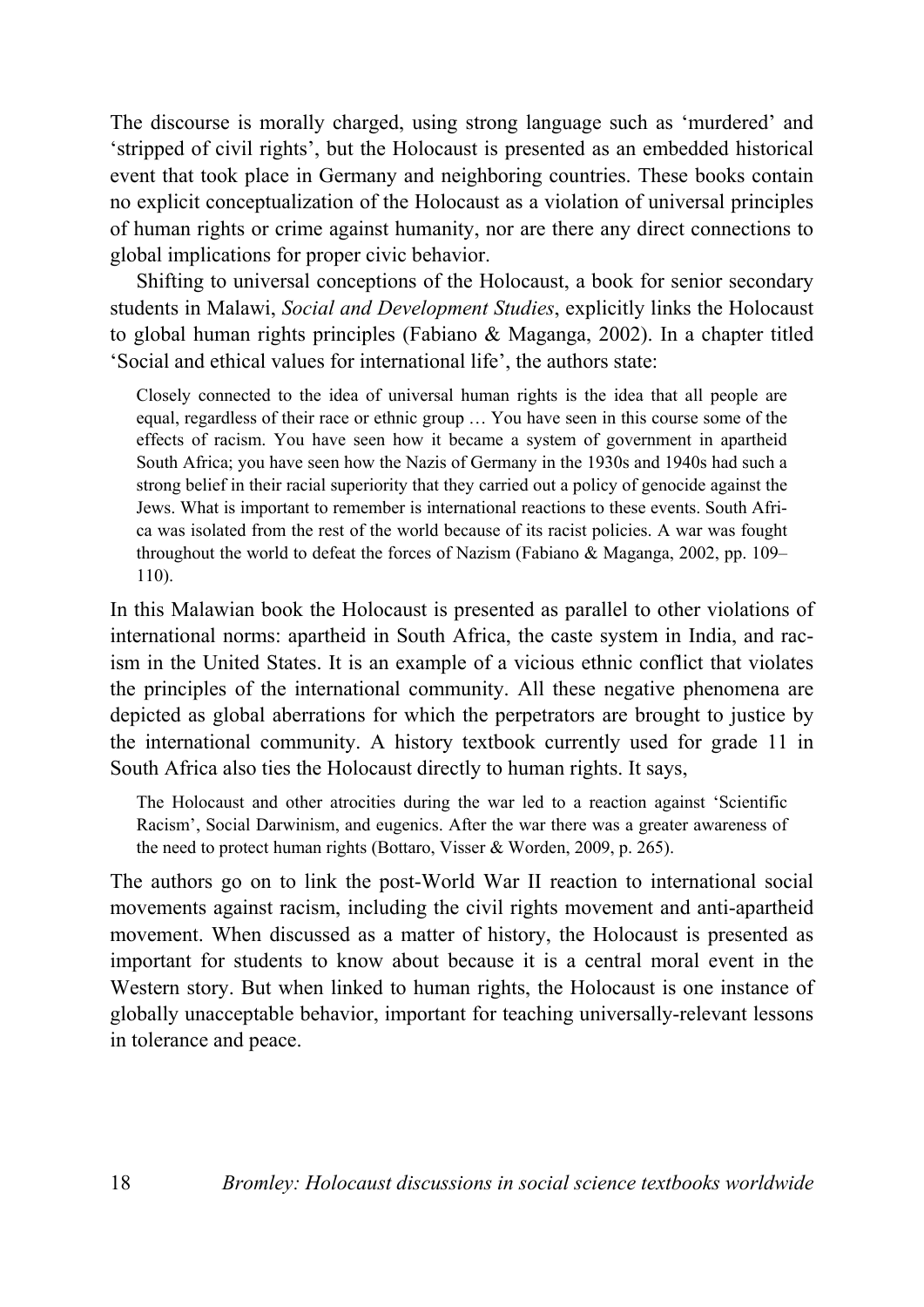### Theory and arguments

The goal of this study is not to take sides in the debate over whether the Holocaust ought to be taught in terms of history or human rights, but rather to contribute to the discussion by providing initial empirical evidence of cross-national trends in Holocaust education over time. There are numerous possibilities as to what the extent and nature of Holocaust discourse in textbooks around the world might consist of. It might be avoided in most places other than Europe and North America. It might be discussed more as a historical fact in countries most directly influenced by the Holocaust and more abstractly in those less directly influenced. And it could be increasing or decreasing over time. This study will provide insight into these trends.

The theoretical lens guiding this research starts from the observation that, particularly since World War II, many of the world's key actors, especially nationstates, behave as though many aspects of social and cultural life are governed by a set of universal principles applicable worldwide (Meyer, Boli, Thomas & Ramirez, 1997). The emergence of a world culture results in the convergence of many features of nation-states around the world in the absence of traditional forms of coercion by a powerful nation-state or obvious functionality (ibid.). Numerous studies of education in this theoretical tradition show that a surprisingly standard curriculum has emerged worldwide (Meyer, Kamens, Benavot, Cha & Wong, 1992; Meyer, Ramirez & Soysal, 1992). Dubiel (2003) asserts that the Holocaust has become a meta-narrative of evil, pain and suffering – a "symbolic repertoire" that has been embraced globally (p. 61). Similarly, Alexander (2009) describes the social construction of the Holocaust as a free-floating, universal symbol of evil. This paper argues that Holocaust discourse is likely to be increasing over time in more and more countries, and framed in the universal discourse of human rights, as it evolves into a global symbol of evil. This view is captured in the opening speech at the Stockholm Forum, given by Professor Yehuda Bauer, Academic Advisor of the Stockholm Forum conferences (2000):

An amazing thing has happened in the last decade – in fact, during the last few years: a tragedy that befell a certain people, at a certain time and certain places, has become the symbol of radical evil as such, the world over.

Working from a body of research that shows that education systems reflect global patterns and universal principles, over and above distinctive national histories (Meyer & Ramirez, 2000; Ramirez & Meyer, 2002), I expect to observe systematic changes in Holocaust education. Specifically, as world society expands and the Holocaust becomes a central symbol of the international community, I expect the following changes in education: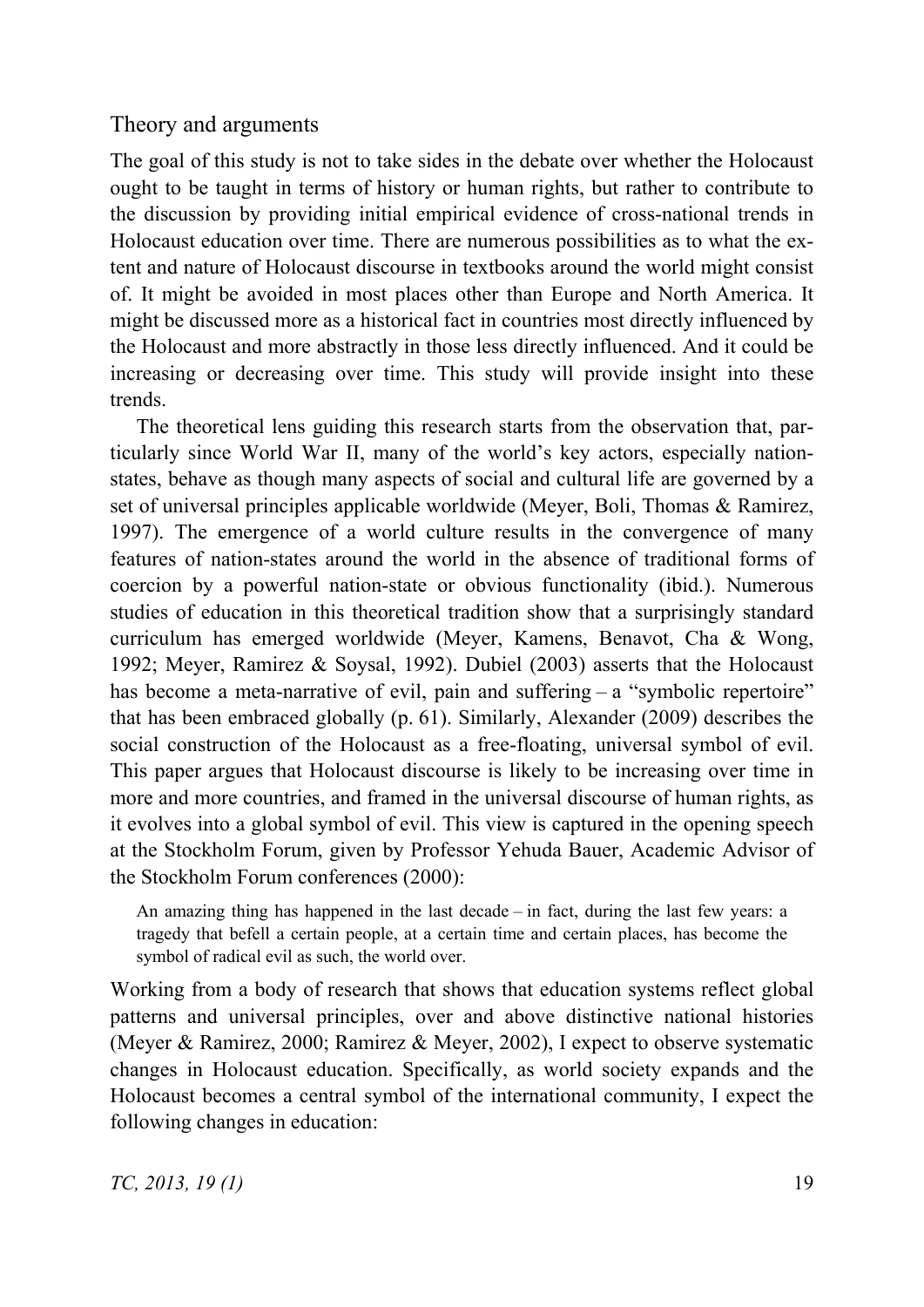- Proposition 1: Textbooks will increasingly mention the Holocaust over time.
- Proposition 2: Discussions of the Holocaust will increasingly appear in textbooks from a range of countries around the world.
- Proposition 3: Discourse about the Holocaust will be increasingly framed in terms of universal human rights.

In sum, this paper argues that the Holocaust has emerged as a symbol of the principles of a world society. As world society expands over time, countries and textbooks are increasingly likely to discuss the Holocaust, and a greater range of countries are likely to include the Holocaust in their curricula. Furthermore, the nature of Holocaust discussion is likely to be shifting towards human rights discourse as it becomes a global symbol of an extreme violation of world cultural norms of progress and justice. The data and methods described in the next section are used to test these propositions.

# Data, measures and analyses

## *Finding books*

One reason for the lack of cross-national, longitudinal research on Holocaust education is the difficulty of obtaining adequate data. For the most part, recommended curricula and usage rates are poorly tracked and recorded over time. Ministry of education reports, such as those found in the International Bureau of Education, sometimes indicate required educational materials (see Benavot & Braslavsky, 2006; Benavot & Amadio, 2005; Meyer, Kamens et al., 1992), but data for early time points are rare and data are available for only a limited number of countries. It is sometimes possible to acquire current lists of approved textbooks, but it is often extremely challenging to purchase complete sets of textbooks even for contemporary periods, and for earlier time decades it is typically not possible. Despite the valuable source of data that textbooks can provide on the intended content of mass schooling, it is difficult to collect books systematically.

The limited availability of curricular data poses a challenge for research on the intended content of education. Often, a researcher can obtain the names of currently approved textbooks and copies of the books, but systematic lists of governmentrecommended textbooks in earlier periods are almost unheard of and outmoded textbooks are difficult to find. The few textbook collections that exist around the world tend to be limited to particular countries or subject areas. The Georg Eckert Institute for International Textbook Research in Braunschweig, Germany is one outstanding exception. The institute collects social science textbooks from countries around the world and has a library with over 60,000 social science schoolbooks published since World War II. It was founded after the Second World War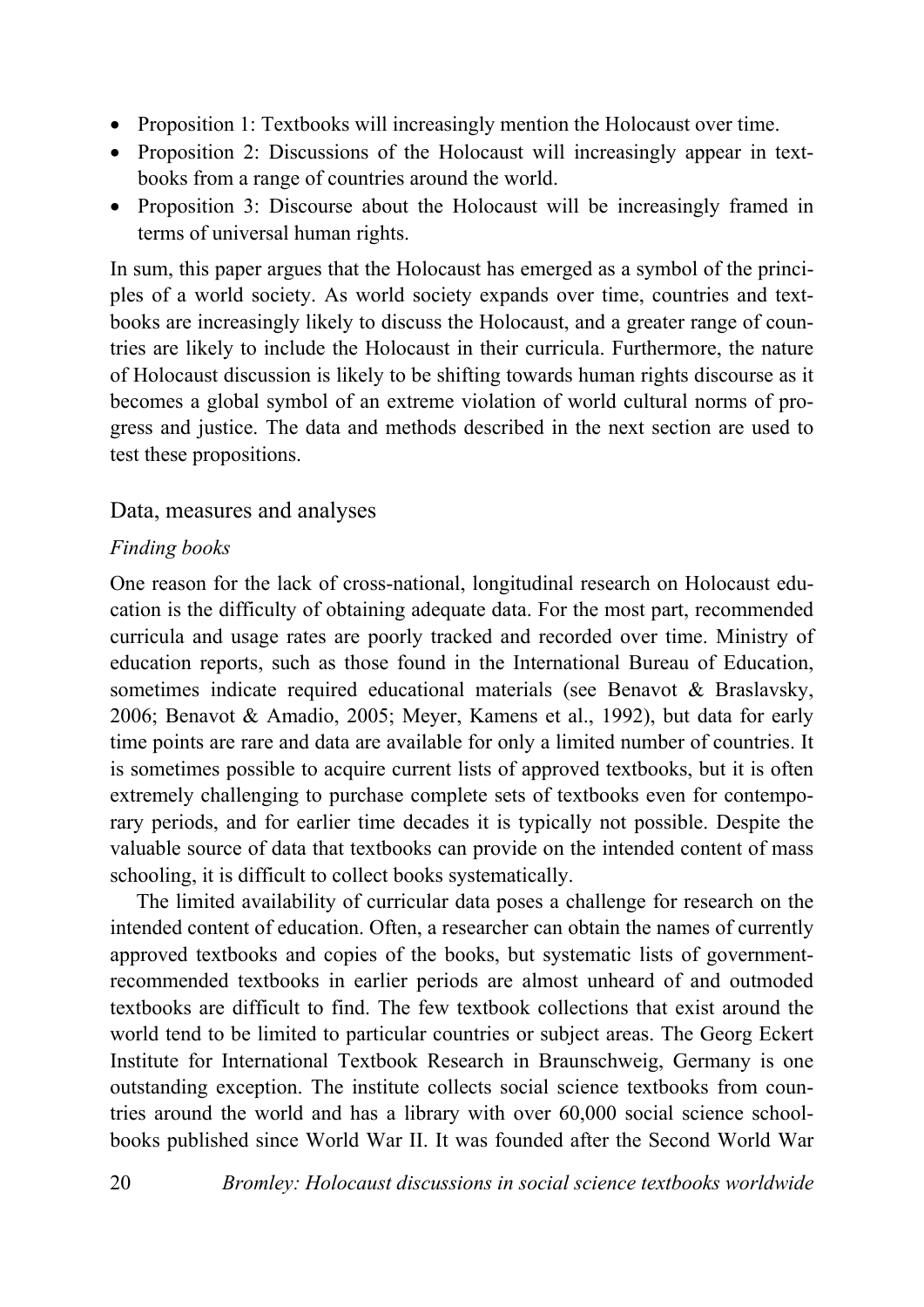with the explicit aim of reforming social science curricula and textbooks to move them away from the nationalism thought to have generated the tragic global conflicts of the first half of the twentieth century.

A multiyear data collection effort by members of Stanford's Workshop in Comparative Sociology (led by John Meyer and Francisco Ramirez) has resulted in 465 systematically coded history, civics, and social studies textbooks for seventy-four countries and territories for the period from 1970 to the present. Data gathering started in 2005 and continued through 2008. Data collection focused on junior and senior secondary texts (i.e., those aimed at grades six through twelve), and efforts began at the Eckert Institute library, with the cooperation of a helpful staff, where I spent one summer analyzing books with translators. Initial sampling focused on finding books from countries that had both history and civics or social studies available at multiple time points (e.g. one history and one civics or social studies text in the 1970s and one of each subject in the 1980s and 1990s), leading to the analysis of over 250 books. Despite the efforts at the institute, European and North American countries were overrepresented. In a second phase of selection, aimed at gathering books from other regions, the research team called on the support of colleagues from around the world to send textbooks from individual countries and purchased textbooks directly through publishers. As a result of this collaboration, the sample size nearly doubled (appendix A provides a list of the countries and books covered by the data set over time).

The coding protocol was developed using standard content analysis procedures (Krippendorf, 2004). It stems from a larger project to measure human rights and diversity rights emphases, as well as other relevant variables such as subject (history, civics, or social studies) and international orientation (Meyer, Bromley & Ramirez, 2010; Bromley, Meyer & Ramirez, 2011). For example, the coding protocol asks whether a book mentions the phrase human rights and, if so, the approximate number of pages dealing with human rights. Another section asks coders whether the book mentions the rights of specific groups including women, ethnic or racial minorities, and indigenous groups. On average, roughly an hour per book was needed to code for the variables of interest.

From the larger project, there are two core measures relevant to this study. First, to capture whether the Holocaust was discussed the coding protocol asked whether the book contained "at least a paragraph" related to the Holocaust. Second, to capture the nature of Holocaust discourse, the coding protocol asked whether the Holocaust was "discussed explicitly as a human rights violation or crime against humanity". Of the 465 books in the sample, 24 % mention the Holocaust (113) books), and 12 % (55 books) talk about the Holocaust using human rights discourse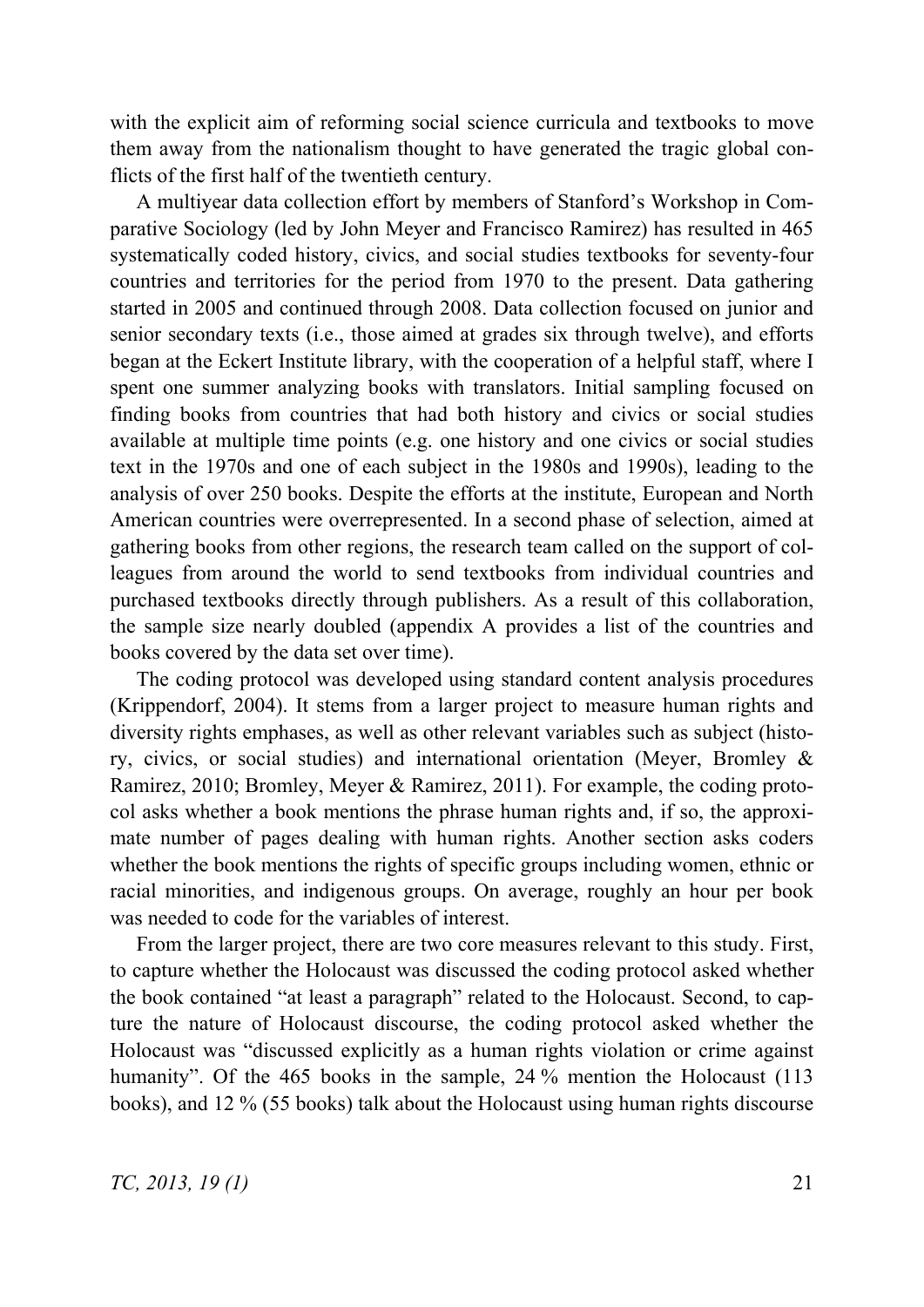(appendix B provides a list of countries that have at least one textbook that discusses the Holocaust and the Holocaust as human rights).

Translators were hired to help with coding books in languages that members of the research team did not know. These were most often university students (in Berlin for books analyzed in Germany and at Stanford for books analyzed in the US), found through word of mouth and by placing advertisements on local job boards. In the course of developing the coding scheme and analyzing books, every effort was made to reduce error, including the challenges of translation, by checking interrater reliability, searching out fully bilingual translators (most often native speakers of the textbook language who were pursuing a higher education degree in English), sitting with translators as they coded books to answer questions, and reviewing each coding sheet to check for inconsistencies. Most important, the questions are factual in nature, not relying on the judgment or content knowledge of coders and translators. For instance, coders were instructed not to rely on their opinion in determining whether a discussion of the Holocaust was framed in human rights terms. Instead, they were trained to mark a book as incorporating human rights only if the exact phrase 'human rights' or its translation appeared in the text.

The result of this endeavor is a distinct data set, covering a great many more books, countries, and time periods than any previous research, which typically focuses on individual country case studies (see Benavot & Braslavsky, 2006, for examples). I can, thus, make many more comparisons across countries and over time than have previously been possible. A few important caveats should be mentioned. It is not feasible to obtain a comprehensive or random sample of textbooks from each country over time, and it is impossible to know the extent to which each book is used in the classroom or to assess the direct influence of curricula on students. And while my data cover many more countries than any previous data set, they still include less than half of the extant countries of the world and the sample of countries is biased towards the developed world. On one hand, these drawbacks limit the ability to generalize my results, and my findings should be interpreted with caution; on the other hand, the consistent character of my results across different types of countries encourages further study along the lines of this exploratory research.

The method used to analyze the data is descriptive. I examine whether the mean scores on the measures of Holocaust education described above change significantly over time around the world. Means are presented for the whole sample and subsamples representing six world regions, Western Europe and North America (plus Australia and New Zealand), Eastern Europe, Sub-Saharan Africa, the Middle East and North Africa, Asia, and Latin America and the Caribbean. Naturally, it is problematic to determine the absolute meaning of regional trends, as countries within regions have unique histories. Checking more nuanced country groupings was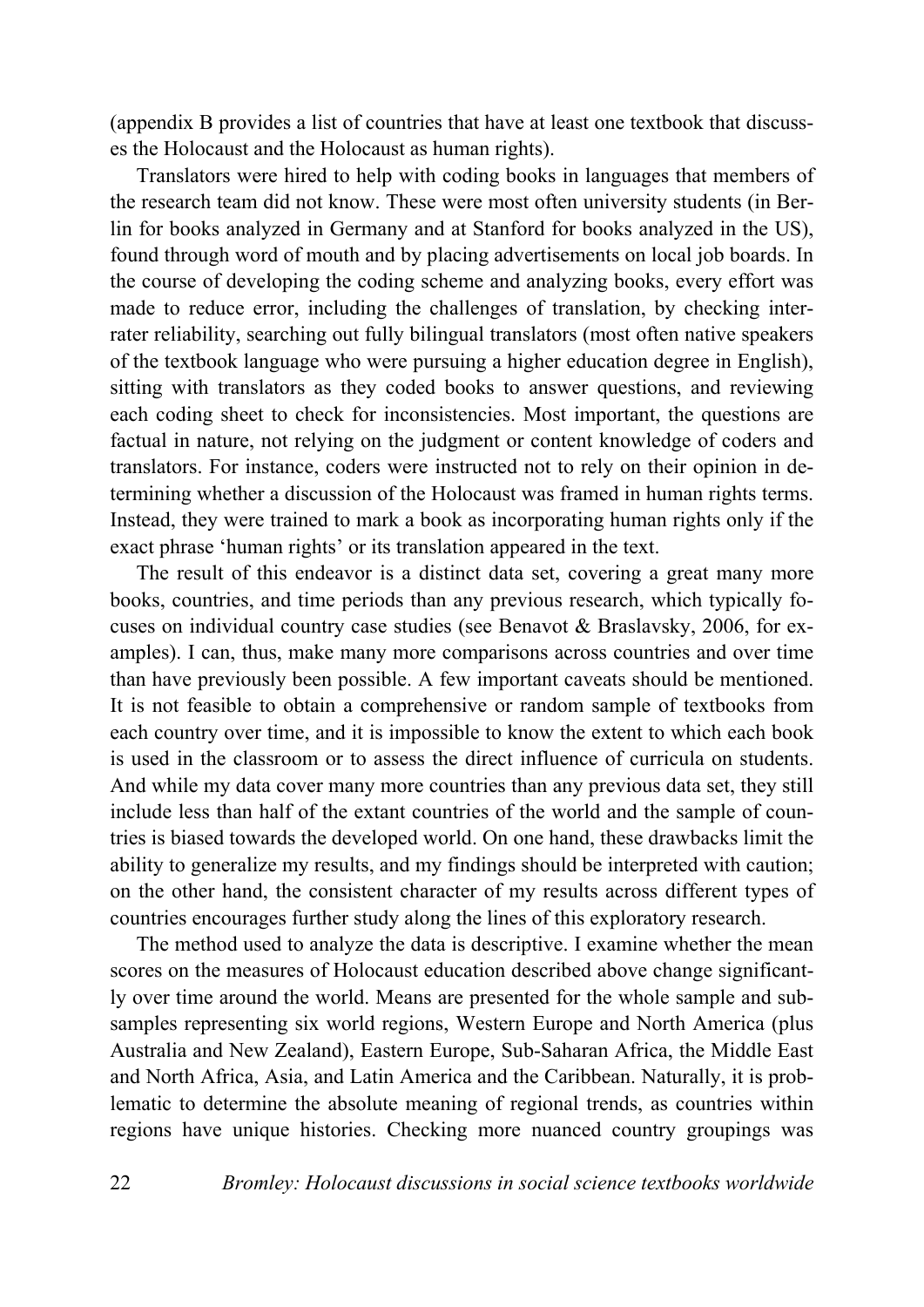valuable to ensure that generally countries within a region follow similar trends. Indeed, in this research, most countries in the world follow quite similar patterns. A notable outlier is the case of Israel, where early books discussed the Holocaust more often than other countries of the Middle East. Given the unique position of Israel in the Middle East, it is included in the worldwide trends but excluded from regional analyses.

# Results and discussion

### *Prevalence of Holocaust discussions in textbooks*

Figure 1 presents initial findings on the extent of discussions of the Holocaust in textbooks and countries over time.





Source: Bromley & Russell, 2010. Note: The data lines have been smoothed using a ten year running average.

There is an increase from about 11 % of books in 1970 discussing the Holocaust to 25 % a decade later, with most growth taking place in the 1970s and early 1980s. A possible concern is that because the sample is somewhat unevenly distributed across countries (some countries have more books than others), it could be that a few countries are unduly shaping the textbook trend. Figure 1 shows, however, that the country trend is very similar to the trend by textbooks. Further, in the distribution of the sample no single country makes up more than 6 % of the total textbook count. The proportion of countries with a book discussing the Holocaust in any

$$
TC, 2013, 19(1) \t\t\t\t\t\t23
$$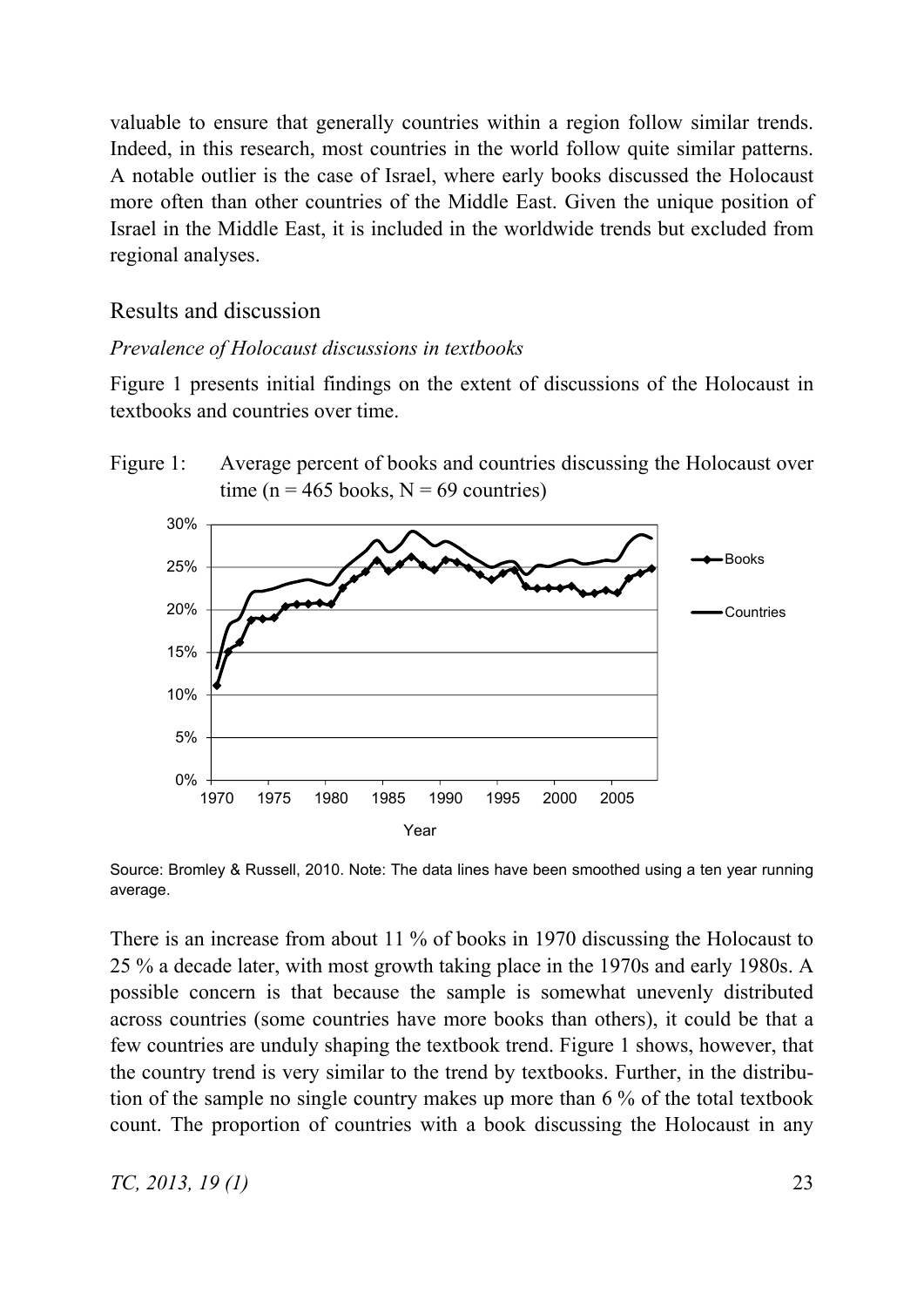year increases from about 13 % to 27 % over the period, with the rate rising early on and remaining stable since the mid-1980s. Thus, there is a general increase in discussions of the Holocaust in textbooks over time, in support of Proposition 1. But this trend may be limited to earlier decades in some places, a point I now turn to.

Table 1 provides a more fine-grained view of the global trend by looking at the proportion of books discussing the Holocaust by region over time. For illustrative purposes, the sample is divided into three rough periods, 1970–1979, 1980–1994, and 1995–2008, as well as world regions. The three time periods were selected to highlight the main changes in the data. More fine-grained breakdowns (e.g. by decade or using smaller country groupings) show a similar trend but the number of books per region per period becomes very small.

|                                | 1970–1979<br>$(n = 42)$ | 1980-1994<br>$(n = 197)$ | 1995-2008<br>$(n = 213)$ |
|--------------------------------|-------------------------|--------------------------|--------------------------|
| Worldwide                      | 0.19                    | 0.27                     | 0.24                     |
| Western Europe & North America | 0.36                    | 0.49                     | 0.29                     |
| Eastern Europe                 | 0.00                    | 0.15                     | 0.34                     |
| Middle East & North Africa     | --                      | 0.00                     | 0.29                     |
| Latin America & Caribbean      | 0.00                    | 0.15                     | 0.18                     |
| Asia                           | 0.00                    | 0.11                     | 0.12                     |
| Sub-Saharan Africa             | $- -$                   | 0.10                     | 0.17                     |

Table 1: Proportion of textbooks discussing the Holocaust over time

Notes: (a) The proportions from periods with one or no books are excluded. (b) Number of books per region per time period are as follows: Western Europe & North America (22, 78, 56); Eastern Europe (12, 48, 59); Middle East & North Africa (1, 6, 7); Latin America & Caribbean (2, 20, 22); Asia (5, 19, 57); and Sub-Saharan Africa (0, 22, 12). (c) Four books from Israel are included in the worldwide count, but excluded from the regional trends.

From the first period in the study (the 1970s) to the second period (1980–1994) all regions for which enough books could be obtained show an increase in the proportion discussing the Holocaust, in support of Proposition 2. The worldwide average increases from 19 % of books in the sample published in the 1970s discussing the Holocaust to 27 % of books published in the 1980–1994 period. Worldwide, the proportion remains relatively stable among books in the 1980–1994 period to those from the 1995–2008 period. Looking within regions, there are striking differences that account for the relatively stable global average. Surprisingly, the proportion of books in Western Europe and North America that discuss the Holocaust drops from nearly half (49 %) for books published in the 1980–1994 period to less than a third (29 %) in the 1995–2008 period. This difference is significant at the 0.02 level us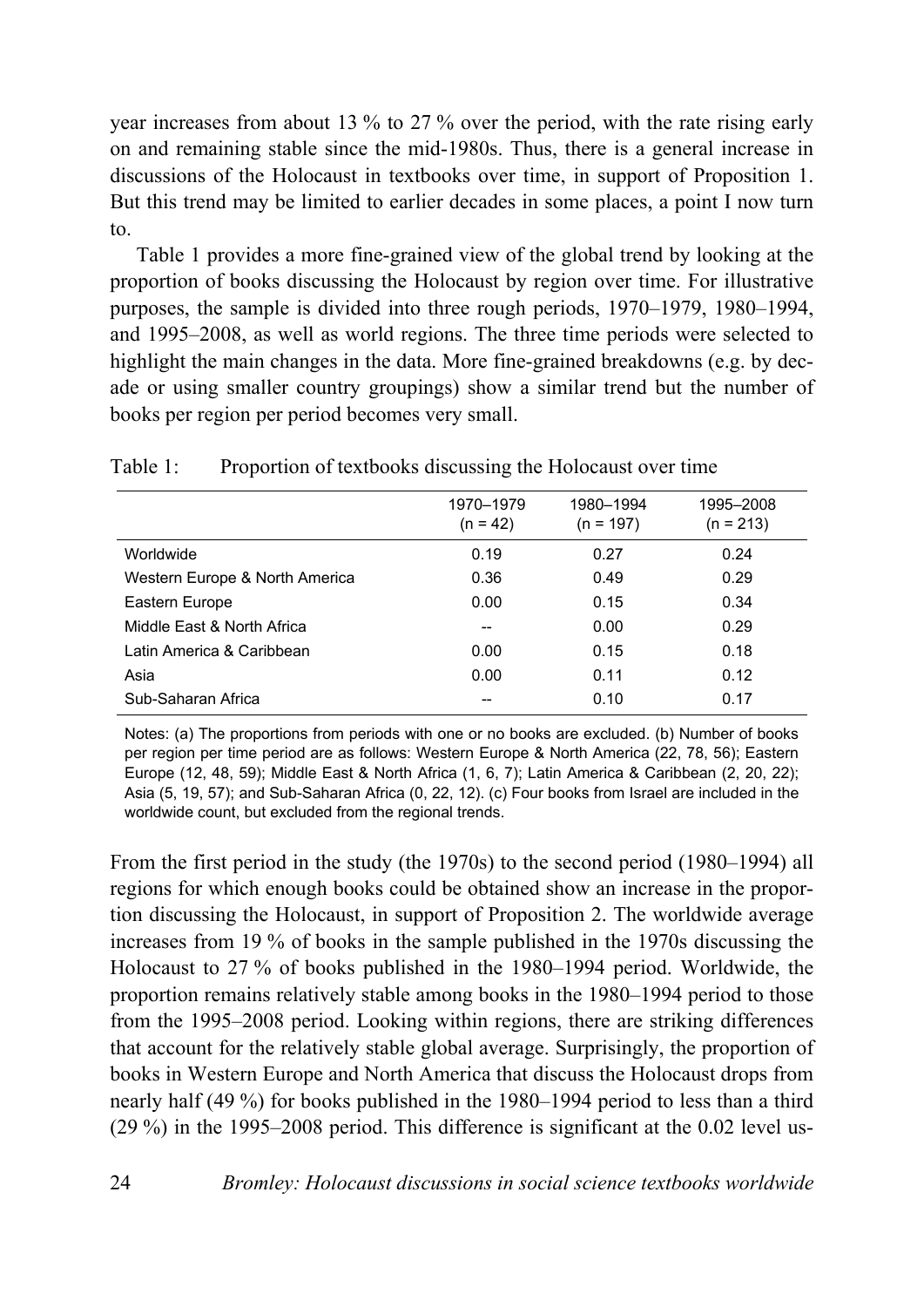ing a two-tailed t-test, indicating it is unlikely that the observed results are due to chance. In analyses not shown here, the decline occurs in both traditional history textbooks and in social studies or civics textbooks, in upper level grades (11–13) as well as lower levels of high school, and in both Europe and North America separately. These findings suggest a more nuanced view of the rise of world culture may be called for. It seems plausible that Holocaust education increases as world culture is being constructed, and in later time periods the expansion slows, or even reverses as norms change or practices become so deeply institutionalized they are no longer discussed explicitly. It is important to note that although the proportion of books in the West that discuss the Holocaust has declined, the overall average remains among the highest in the world.

In contrast to Western Europe and North America, other world regions continued to increase in the proportion of books discussing the Holocaust in the 1980s, 1990s, and 2000s. This trend is particularly striking in Eastern Europe. The proportion of books in Eastern Europe that discuss the Holocaust increased significantly from the second to third period, from 15 % to 34 %. Discussions of the Holocaust were previously rare in the Communist countries of Eastern Europe but have been increasing rapidly to a level that, in this sample, slightly surpasses that of the West since the mid-1990s.

In a detailed case study of Estonia, Stevick (2010) provides insight into one mechanism driving this trend. He shows how the desire to enter NATO played a key role in curricular decisions related to Holocaust education:

Estonia's 2002 decision to adopt a policy to commemorate Holocaust victims in schools must be understood in its international context, because it would never have been adopted without international pressure (p. 243).

The process Stevick describes in Estonia is in many ways consistent with a neoinstitutional perspective whereby countries adapt to conform to powerful principles enshrined at the international level. In a foundational piece, DiMaggio and Powell (1983) outline normative, mimetic and coercive mechanisms through which institutional practices diffuse. Coercive mechanisms include cases, like Estonia, where countries adopt innovations because of pressure from those upon whom they depend for resources. Similarly, in their adaptation of neo-institutional theory to the global level, Meyer et al. (1997) describe the 'discovery' of a fictitious island nation and its subsequent transformation into a modern nation-state through the activities of a multitude of professionals operating in accordance with principles of science, justice, and progress. In both instances, there is clearly a great deal of influence being exerted. What is notable, from an institutional perspective, is that formal domestic opposition to implementing such changes is relatively weak, although informal feelings on the matter among individuals may be quite strong. Fur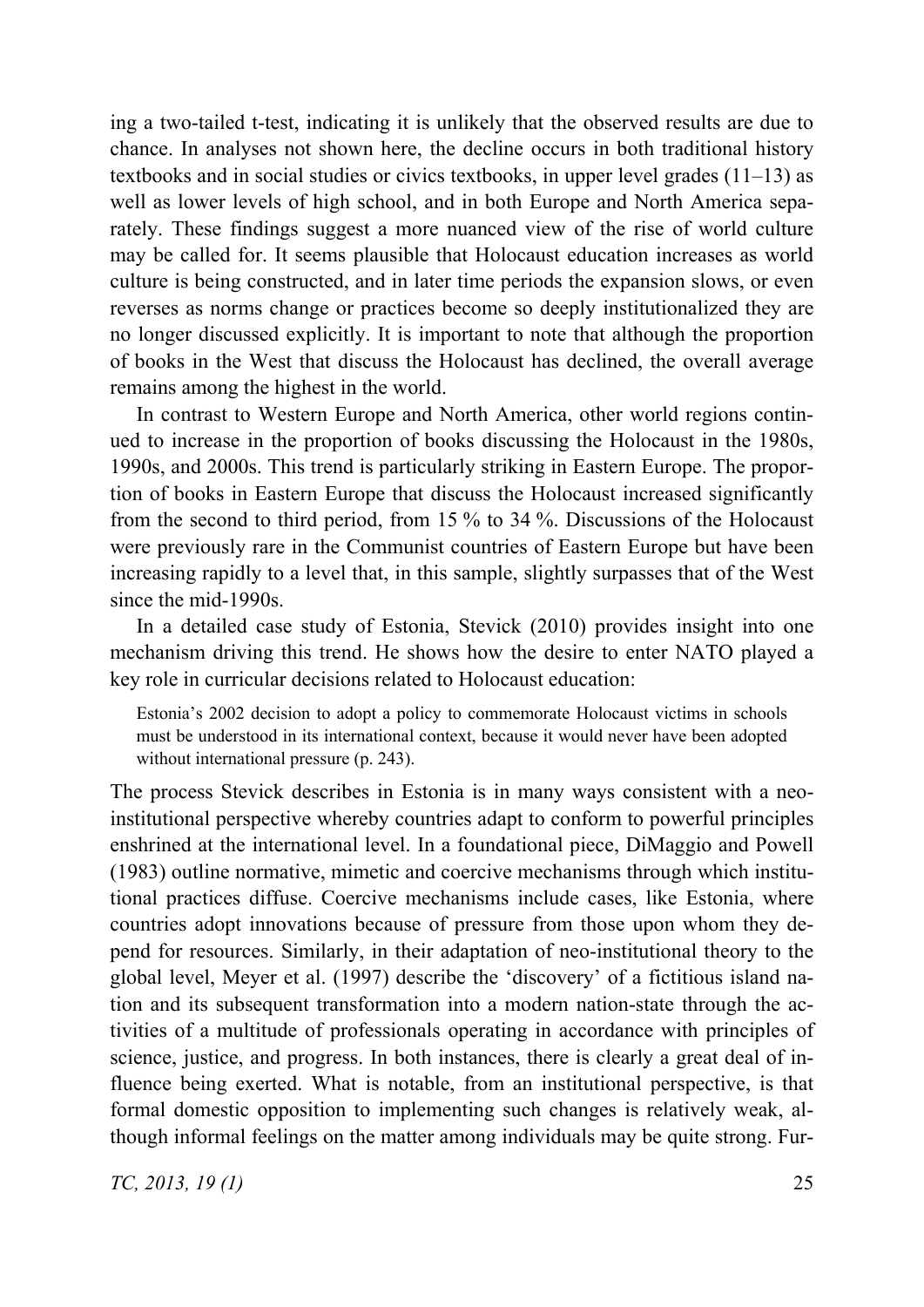ther, it is difficult to locate the source of influence to one particular hegemonic country, or to show directly how conformity to world principles are in the economic or security interests of powerful actors. Instead, there is a general institutionalized ideology that certain types of education benefit the world community. There is certainly a form of coercion involved in the spread of Holocaust education to some countries, but it is better characterized as the influence of cultural norms institutionalized at the world level rather than the exertion of direct power in the realpolitik sense of clear economic or security interests of any particular country. Estonia is adapting to theories of progress and justice in order to opt in to a security alliance that promotes principles now enshrined in world society, rather than being forced against its will to conform as in its prior occupation by the Soviet Union.

#### *The Holocaust as human rights*

I now turn to discuss the framing of the Holocaust as a matter of human rights. Figure 2 shows a steep increase in the proportion of books and countries that discuss the Holocaust specifically as a human rights violation, in support of Proposition 3. In the 1970s very few books or countries used human rights language to discuss the Holocaust. But by 2008, nearly 20 % of textbooks and over 15 % of countries include a discussion of the Holocaust using human rights language.





Source: Bromley & Russell, 2010. Note: The data lines have been smoothed using a ten year running average.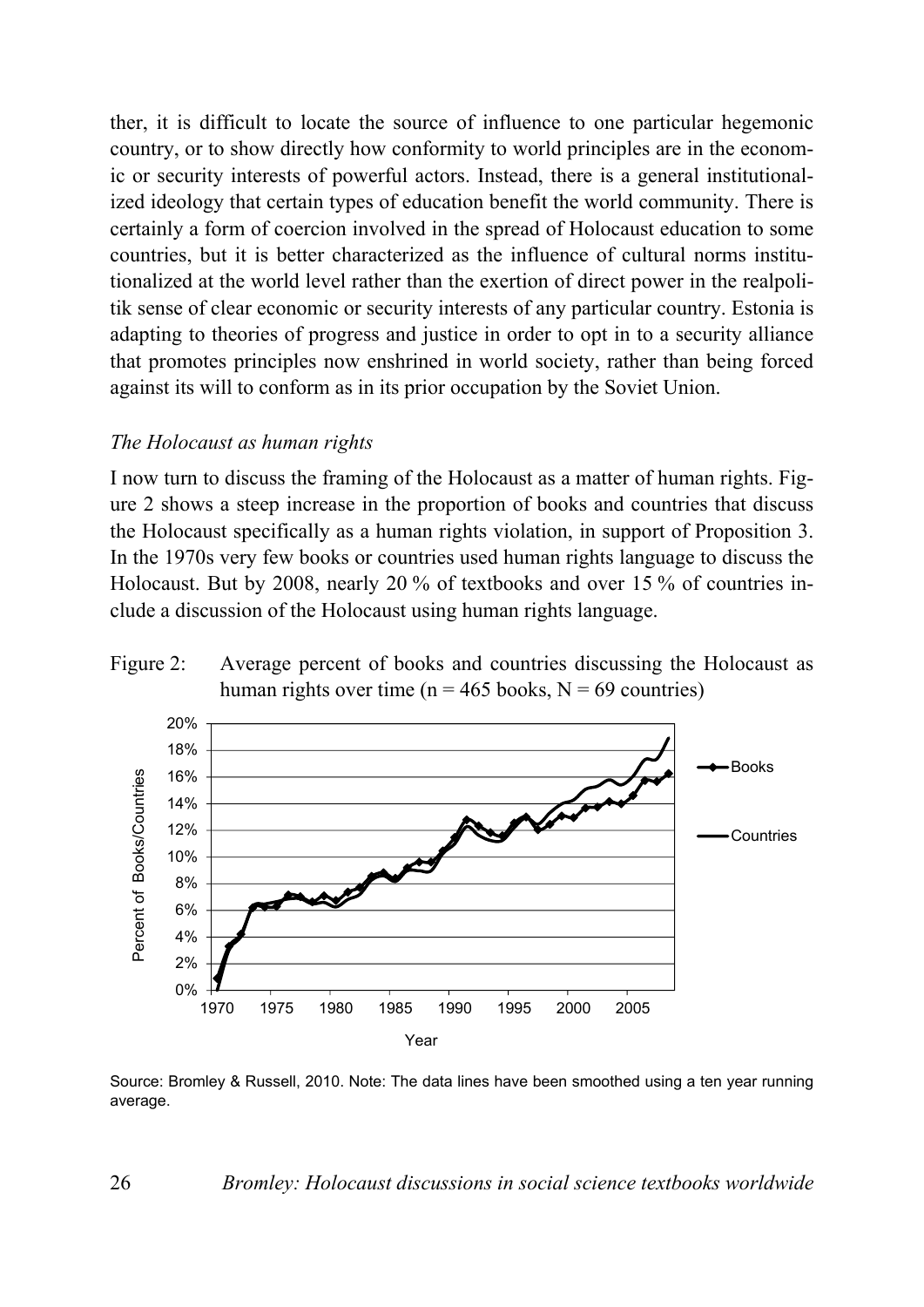The increase is even more dramatic if we just consider the books with a discussion of the Holocaust, as shown in the first row of table 2. Results are split into two time periods, reflecting a substantive reason (to capture changes in Eastern Europe from the mid-1990s) and a methodological rationale (the sample is divided roughly evenly at this time point). Looking at trends in ten year increments, or using the three time periods in the earlier table, results in similar findings to those reported here but the number of cases per cell becomes extremely small. In the 1970s and 1980s, few textbooks discussed the Holocaust, and, of those that did, about one third used human rights language. In contrast, in the 1995 to 2008 period 65 % of Holocaust discussions in textbooks used human rights terms. This increase is found in texts on history, civics, and social studies. Worldwide, the nature of Holocaust discourse has shifted quite dramatically over time, from a matter of historical fact to a violation of human rights.

|                                | 1970-1994<br>$(n = 62)$ | 1995-2008<br>$(n = 51)$ |  |
|--------------------------------|-------------------------|-------------------------|--|
| Worldwide                      | 0.35                    | 0.65                    |  |
| Western Europe & North America | 0.30                    | 0.63                    |  |
| Eastern Europe                 | 1.00                    | 0.60                    |  |
| Middle East & North Africa     | --                      | 1.00                    |  |
| Latin America & Caribbean      | 0.33                    | 1.00                    |  |
| Asia                           | 0.00                    | 0.57                    |  |
| Sub-Saharan Africa             | 0.00                    | 0.50                    |  |
|                                |                         |                         |  |

Table 2: Proportion of Holocaust discussions using human rights language over time

Notes: (a) The proportions from periods with one or no books are excluded. (b) Number of books per region per time period are as follows: Western Europe & North America (46, 16); Eastern Europe (7, 20); Middle East & North Africa (0, 2); Latin America & Caribbean (3, 2); Asia (2, 7); and Sub-Saharan Africa (2,2). (c) Four books from Israel are included in the worldwide count, but excluded from the regional trends.

### *Discussion*

These analyses show that in the 1970s discussions of the Holocaust were limited mainly to textbooks from the countries of Western Europe and North America. Increasingly, however, the Holocaust is being addressed in textbooks worldwide. I argue that the global spread of Holocaust education and the increasing tendency to frame teaching about the Holocaust in human rights terms can be explained by the emergence of a world society.<sup>3</sup> This theoretical lens helps explain why we see teaching about the Holocaust in countries as diverse as Malawi, El Salvador, and South Africa, rather than finding it only in expected countries such as Israel, Ger-

$$
TC, 2013, 19(1) \t\t\t\t\t 27
$$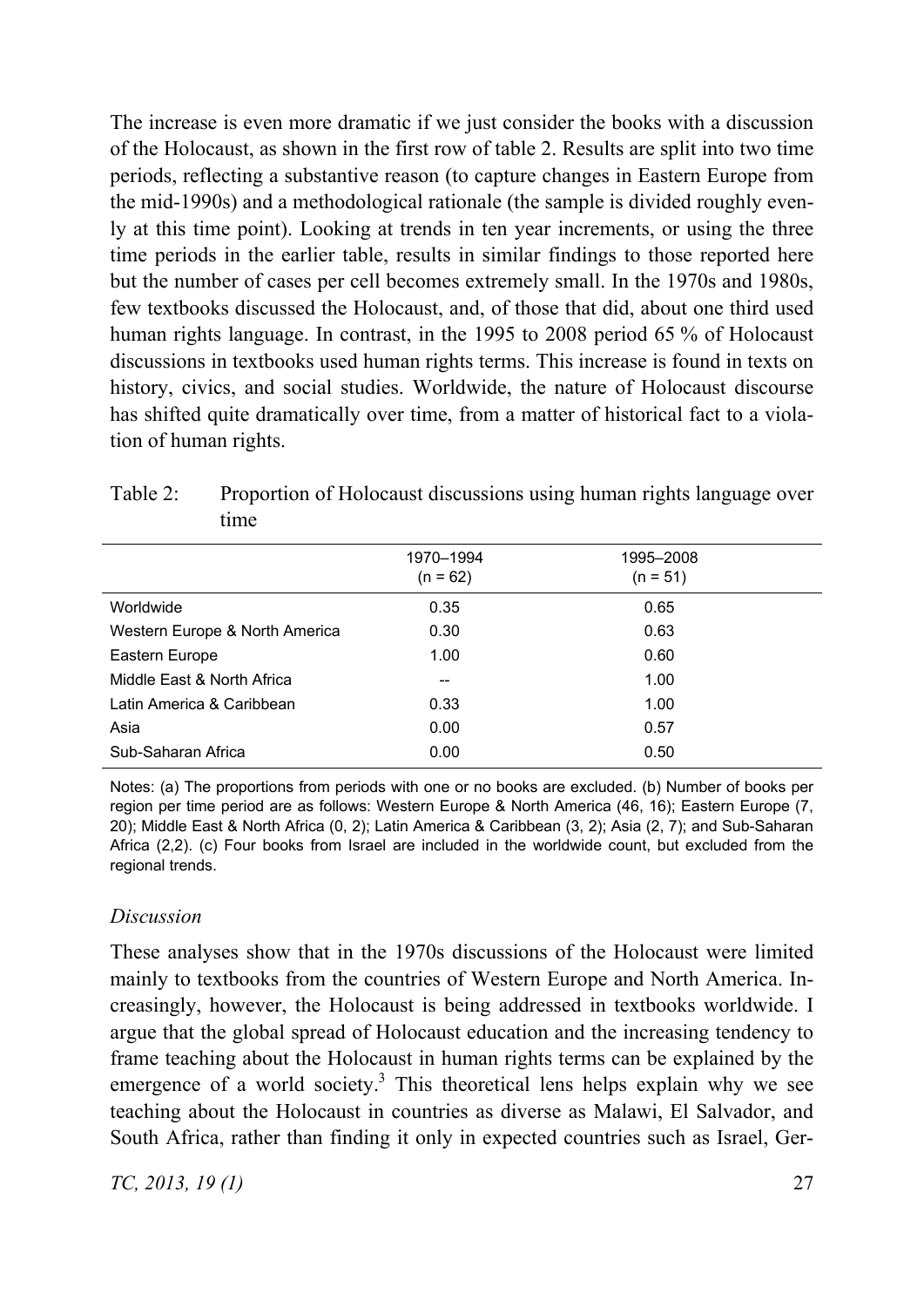many, the United Kingdom, and the United States. Further, it accounts for the shifting of the framing of the Holocaust from an historical event to a universal human rights violation.

These observations do not address the normative question of whether these trends are positive or effective. An optimistic interpretation argues that understanding the Holocaust in human rights terms can help foster civic and democratic values in societies worldwide (Linquist, 2008; Stevick, 2007; Misco, 2009) and can be a means to promote tolerance, peace, and justice (Salmons, 2003). Short and Reed (2004) argue that studying the Holocaust will "help secure the future against further violations of human rights whether based on ethnicity, religion, gender, sexual orientation or disability" (p. 2).

However, countries may have alternative, complex reasons for incorporating Holocaust education into their curricula that do not reflect a good faith effort to build peace and tolerance. As a symbol of world society, the Holocaust has powerful ideological appeal as a signal of conformity with international norms. It may be a relatively easy way for countries to symbolically indicate they adhere to the dominant norms in world society without, in practice, observing these norms in day to day practices. As described earlier, Stevick (2007) finds that Estonia adopted a Holocaust Day as a way to signal solidarity with the European and transatlantic community in advance of its entry into NATO. Much research by world society scholars emphasizes the decoupling between formal policies and actual practices. Countries may adopt formal policies to conform symbolically, but such policies do not necessarily lead to actual changes (Meyer et al., 1997). Further, claiming the universality of any social or cultural principle is open to criticism as a form of cultural hegemony. Segesten (2008) describes Romania's experience of feeling cultural pressure to mimic European values by incorporating the Holocaust into its curriculum despite the absence of direct coercion and notes that the international norms implied by Holocaust education have yet to be institutionalized on the ground.

In some instances, references to the Holocaust may provide a way for countries to indicate that egregious human rights abuses occur beyond their borders, or to keep the principles of human rights abstract and linked to violations elsewhere. The Tunisian government has, for example, often been charged with serious human rights violations such as arbitrary arrest, torture and physical abuse of prisoners, and severe media restrictions (US Department of State, 2008). But recently published Tunisian history textbooks include extensive discussions of human rights abuses elsewhere in the world, such as colonial occupation, or poverty in the United States. In reference to the Holocaust, a 2006 Tunisian history textbook asks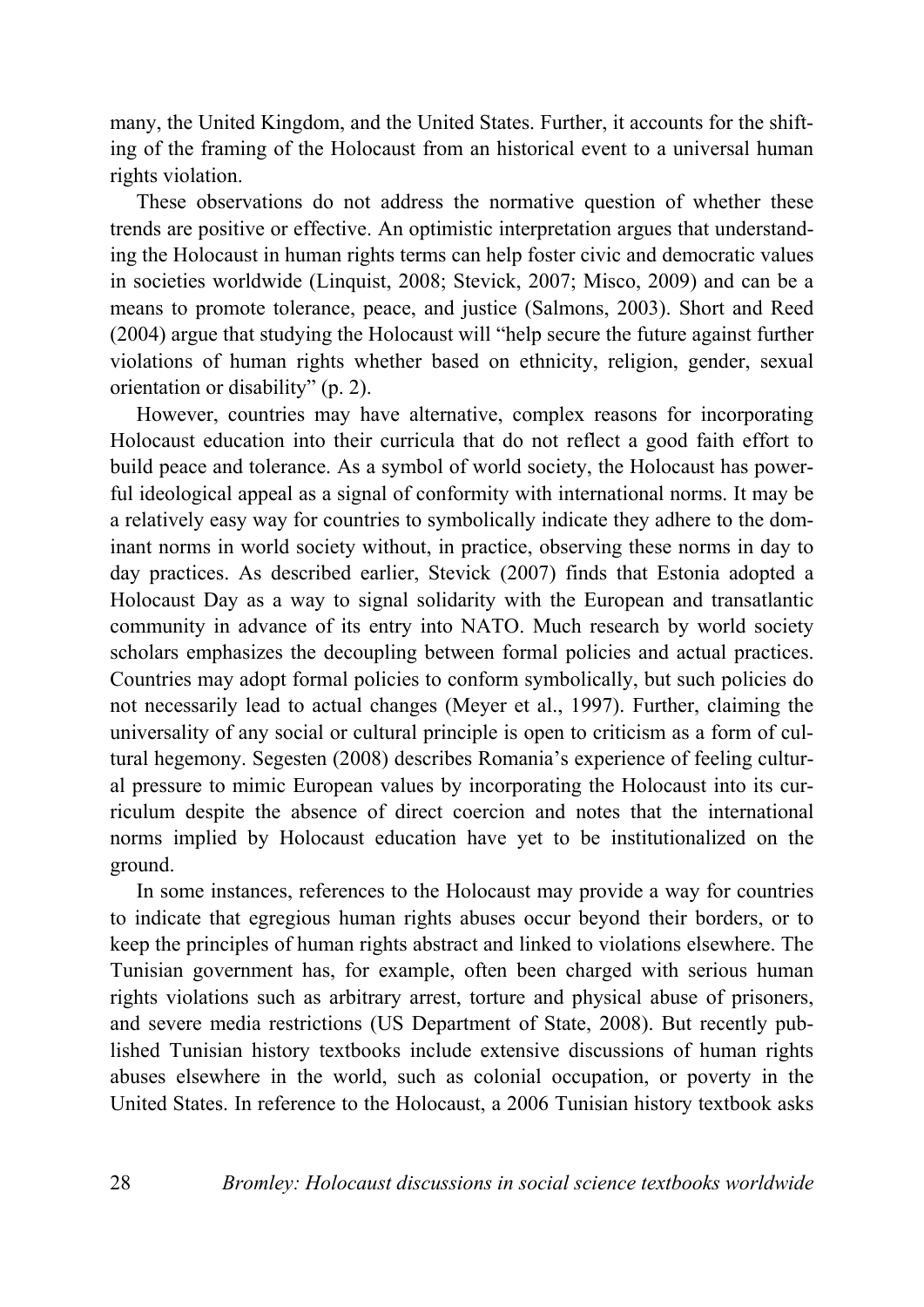students to consider why France, the country with perhaps the longest tradition of human rights, collaborated with the Nazis in exterminating Jews:

France is the land of human rights, renowned throughout the world for its tradition of welcoming foreigners, but during the Second World War the Vichy government collaborated in the extermination of European Jews even before it received orders from her Nazi occupiers. Why and how was this policy possible? (Brisson & Martin, 2006, p. 154).<sup>4</sup>

In addition to these mechanisms with a coercive flavor where countries are reacting to dominant values in world culture, curricular content also likely spreads worldwide through mimetic and normative mechanisms as education professionals and consultants travel the world and exchange ideas. The Georg Eckert Institute, where data collection took place, is one such site where the content of textbooks is carefully analyzed, evaluated, and reform recommendations are developed. As part of its mission, the Institute states that it "transfers its research results into education policy and the practical aspects of schools and textbooks" (Georg Eckert Institute, 2012). While gathering data for this project at the Institute, I met official government representatives from a number of different countries who were tasked with reforming textbooks and had come to the George Eckert Institute to examine the content of other countries' textbooks.

Countries' rationales for incorporating the Holocaust into high school education are complex, but a great many of these motivations are tied to the emergence of the Holocaust as a symbol of world society. Both the desire to instill proper global civic values of respect for human rights, peace and tolerance, and the goal of signaling support for these norms indicate awareness of and conformity to the principles of a broader world community. Related to these findings, one point is that not all human rights violations become equally recognized as global symbols in world culture. Just 3 % of textbooks in this sample (16 books) mention the Armenian genocide, and one third of those (5 books) come from Armenia. Atrocities committed by the Japanese in Nanjing are mentioned by just 2 % of books. Unlike these largely ignored events, the Holocaust, apartheid in South Africa, slavery, the abuses of colonization, and the mistreatment of indigenous groups are mentioned by 15 % to 25 % of books. It remains an open question and valuable area for future comparative research to consider why some events become global cultural symbols while others remain more localized issues. Possible explanations include the scope and scale of the atrocity, the particular group subject to suffering or location where the abuses took place, and perhaps the length of time since an abuse took place.

Bauman (1989, 2001) provides another possible explanation for why the Holocaust would become a symbol of world society over other human tragedies. He emphasizes the Holocaust is a product of the modern, rationalized world; a description that aptly captures contemporary world society. For Bauman, the Holocaust is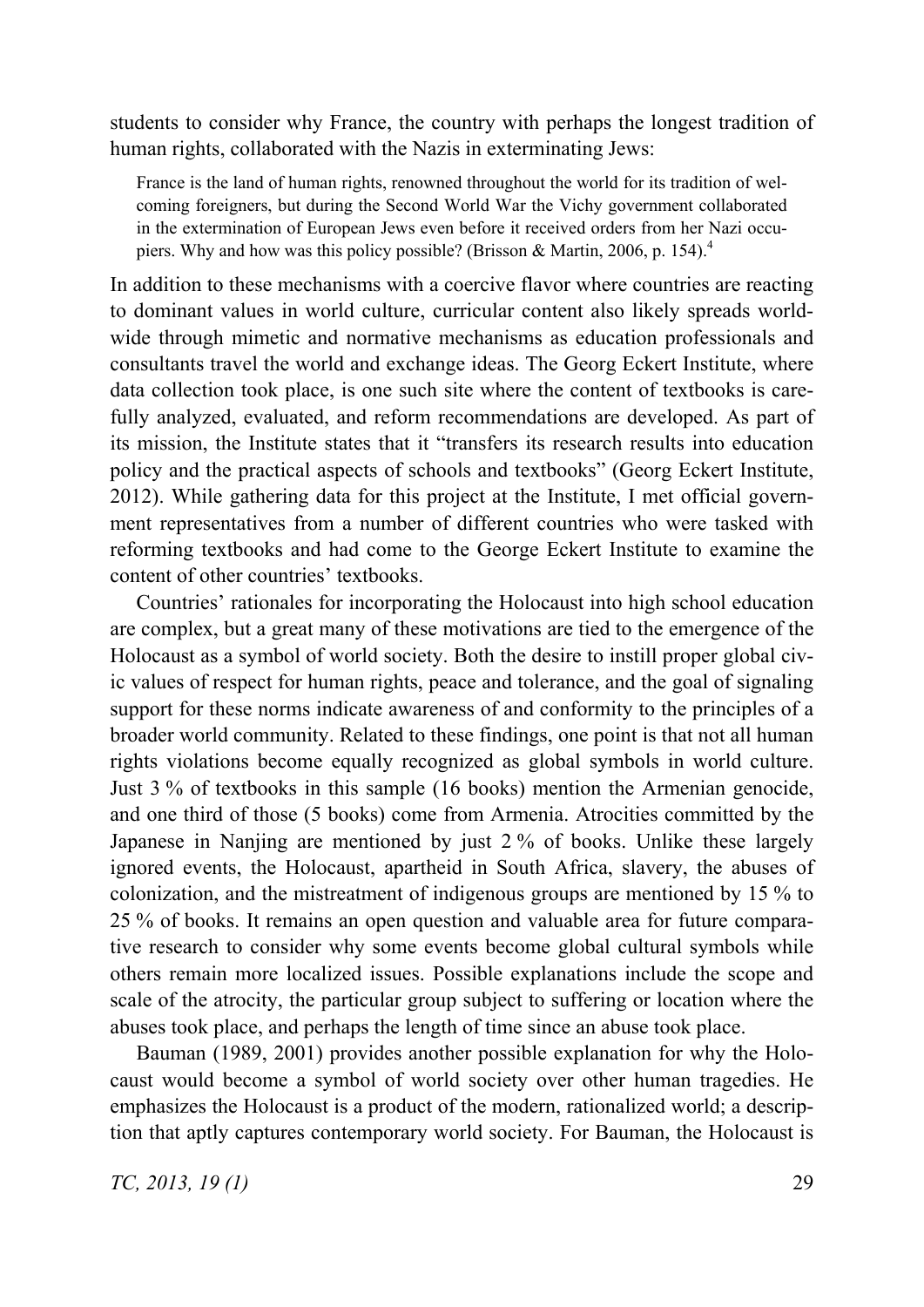a product of modernity and rationalization: "Modern civilization was not the Holocaust's *sufficient* condition; it was, however, most certainly its *necessary* condition" (p. 13). He argues that without the products of modern society – institutionalized, industrialized, and bureaucratic forms that accompany modern rationalized thought – an event such as the Holocaust is unlikely to occur. Modernity is not just a force for good, it also facilitates great evil. Perhaps the symbols of contemporary world society, both good and evil, are those that also fit conceptions of modernity and rationality.

# Conclusion

These findings should not be interpreted as a judgment of particular textbooks, education systems, countries or approaches to Holocaust education. The debate continues, far beyond the scope of this research, over whether the Holocaust should be conceptualized and taught in historical or human rights terms. As eloquently described by Gross & Stevick (2010, pp. 25–26):

Today, because educational instruments are often perceived as effective for advancing human rights, there is a general trend to globalize Holocaust education, to link this particular genocide to a universal story of human victimization and the struggle to overcome it. This can be important, because it has the potential to increase the breadth and depth of Holocaust scholarship. But removing the Holocaust from its historical context and placing it in the more abstract discourse on human rights may also limit its pedagogical and political value. While it conveys the Holocaust as an atrocity, it depersonalizes the perpetrators and obscures the specific circumstances in which genocide occurred in the past and occurs in the present.

This paper does not take a stance or provide evidence that speaks to whether one method of presenting the Holocaust is inherently better than another. It says nothing about the most effective methods for teaching about the Holocaust, the appropriate levels or subjects of schooling for this discussion, or how Holocaust education is shaped by particular national conditions. It does, however, provide rare longitudinal and cross-national data that speaks to the status of Holocaust education, not only in Europe and North America, but also parts of the world where related scholarship is sparse, such as South America, Africa, and Asia. It shows that the Holocaust is increasingly discussed in human rights terms, even within traditional history texts. In addition, it provides evidence that countries outside of Western Europe and North America are increasing their coverage of the Holocaust in textbooks. I argue that these findings provide evidence that social and cultural globalization, in the form of an emerging world society, is a central explanatory condition for understanding the inclusion of the Holocaust and its framing in human rights terms in textbooks worldwide.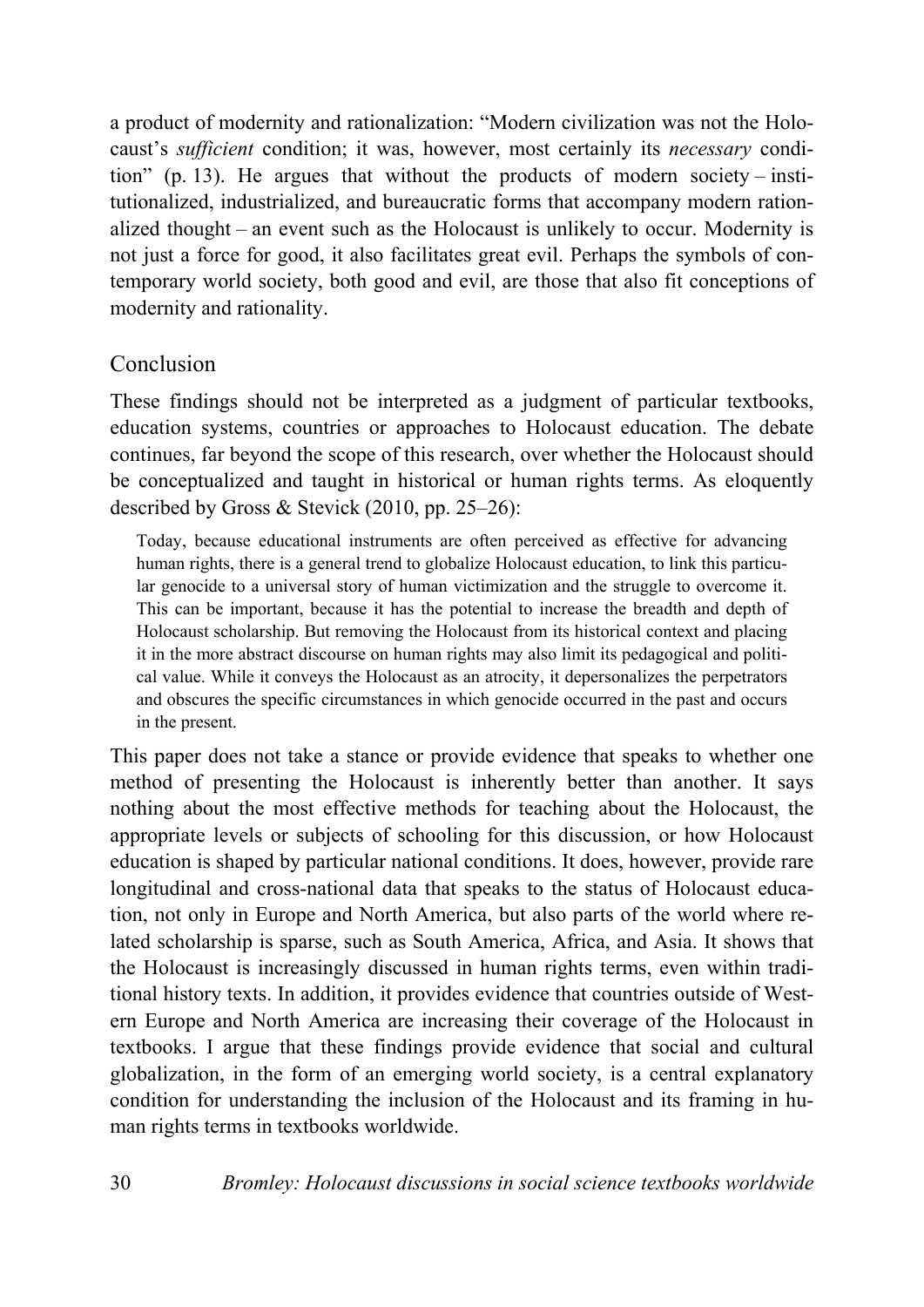Studying the effects of various forms of Holocaust education around the world, both using textbooks and other pedagogical strategies, is an area of primary importance for continued future research. (For cutting-edge work in this area see Meseth & Proske's (2010) study of the German context.) Through an in-depth analysis of a very few textbooks and their use in classrooms, one could explore whether changing textbook emphases co-vary with individual-level knowledge, beliefs and attitudes regarding the Holocaust. Considering these more specific measures will facilitate a deeper exploration of the mechanisms that promote or inhibit Holocaust education at the individual level. Such research would require much more detailed data than used here but could provide a more nuanced understanding of the relationship between conceptions of the Holocaust in textbooks and student interpretations of these depictions.

The central contribution of this study is to identify broad changes in Holocaust education worldwide over time. Existing research on Holocaust education largely focuses on case studies, often from the US, UK, Israel, Canada, Germany, Poland, and Austria. (See, for example, the collection of studies in the two volume special issue on 'Policies and Practices of Holocaust Education' in *Prospects: UNESCO's Quarterly Review of Comparative Education* published in 2010). This research complements case studies by providing a cross-national, longitudinal view of trends in Holocaust education. The Holocaust is increasingly taught about in terms of human rights, in history as well as civics and social studies, and increasingly appears in the intended curricula of non-Western countries. Observing these worldwide trends helps to show the extent to which cultural globalization is influencing Holocaust education. Further, interpreting Holocaust education as part of the emergence of a world culture and society helps to explain why we find education about the Holocaust in countries worldwide, and why we see a global shift towards teaching about the Holocaust in human rights terms.

#### *Notes*

1. January 2013: This paper benefitted from the comments of participants in the 'Education and the Holocaust. Educational and cultural studies border crossings between national and global memory discourses' panel at the 23rd Congress of the German Society for Education Research in Osnabrück (March 2012). Special thanks go to panel organizers, Dr. Wolfgang Meseth and Prof. Dr. Matthias Proske. Data collection was funded by a grant from the Spencer Foundation (200600003) to John Meyer and Francisco Ramirez. The study was possible only because of the extensive textbook collection of the George Eckert Institute, in Braunschweig and the assistance of library staff. In addition, thank you individual colleagues who helped collect textbooks, including Dijana Tiplic, Suk Ying Wong, Rennie Moon, David Suárez, Marine Chitashvili, Pepka Boyadjieva, Shushanik Makaryan, Marika Korotkova, Gili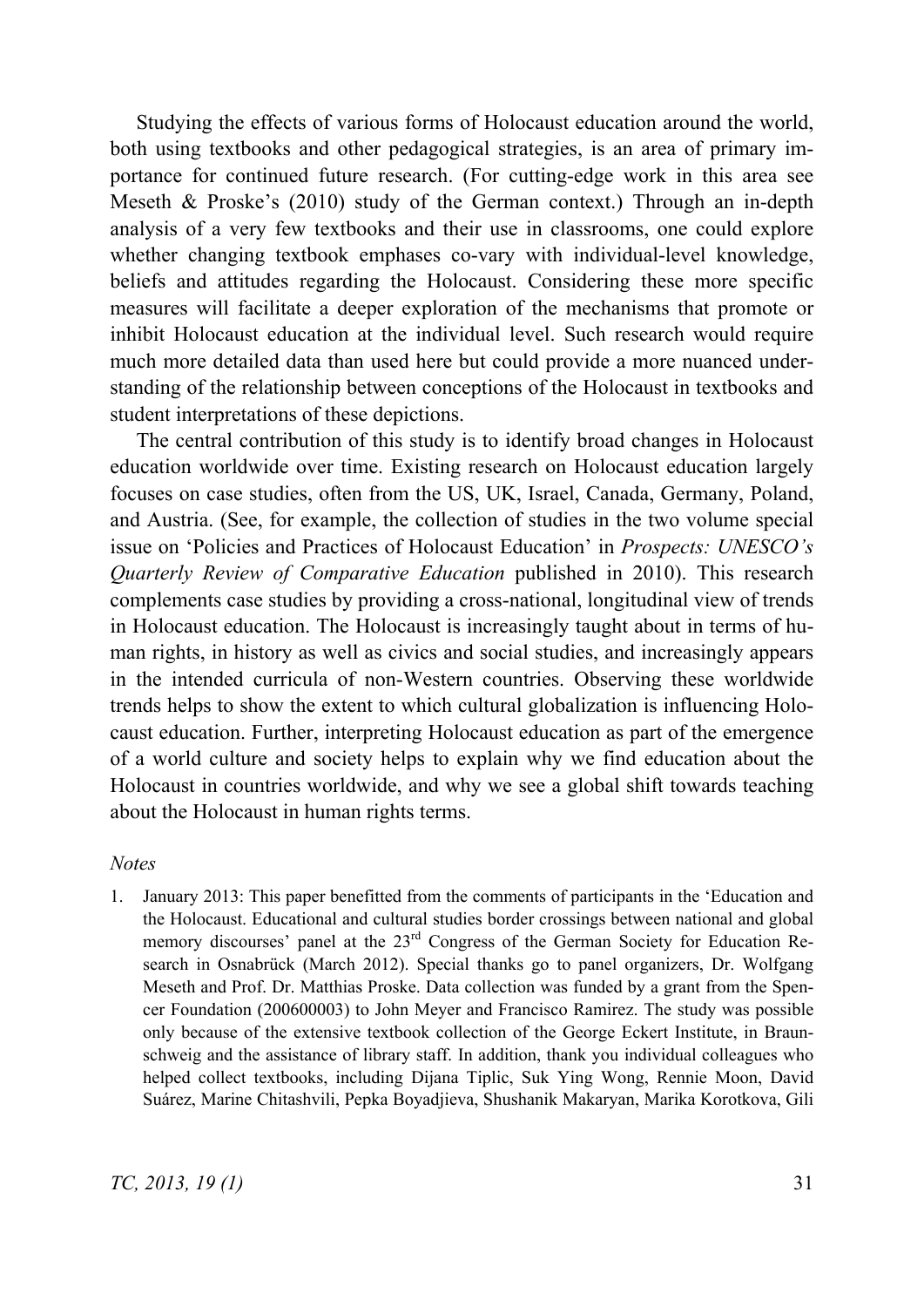Drori, Susan Garnett Russell, Sandra Staklis, Marina Andina, Jaime Quevedo, Nii Addy, Magdalena Gross, and Rebecca Taylor.

- 2. The examples in this section are drawn from earlier, related work (Bromley & Russell, 2010).
- 3. As used here, the term world society refers specifically to the concept developed by Meyer et al. 1997, also sometimes called the world polity or world culture. World society consists of a set of cultural models that define who legitimate actors are, what goals they can pursue, and how they can pursue them. Sovereign states, for example, are key actors in the international arena, but international non-governmental organizations, intergovernmental organizations, and professionals have growing standing for autonomous action as well. The historical bases of these models are rooted in European traditions of rationality, science, and philosophy, but they have come to be depicted as universally relevant.
- 4. The original French text is: "Alors que la France est le pays des droits de l'homme, qu'elle se singularise dans le monde par sa tradition d'accueil des étrangers, pendant la Seconde Guerre mondiale, sans attendre les ordres de l'occupant nazi, le gouvernement de Vichy a collaboré à l'extermination des Juifs d'Europe. Pourquoi et comment cette politique a-t-elle été possible?"

#### *References*

- Alexander, J. (2009). The social construction of moral universals. In J. Alexander, M. Jay, B. Giesen, R. Manne & M. Rothberg (Eds.), *Remembering the Holocaust: A debate* (pp. 3–104). New York: Oxford University Press.
- Alexander, J., Jay, M., Gisen, B., Manne, R. & Rothberg, M. (Eds.). (2009). *Remembering the Holocaust: A debate*. New York: Oxford University Press.
- Bauer, Y. (2000). *Opening speech at Stockholm Forum, 26 January, 2000*. Retrieved March 22, 2010 from http://www.manskligarattigheter.gov.se/stockholmforum/2000/page898.html
- Bauman, Z. (1989). *Modernity and the Holocaust*. Ithaca, NY: Cornell University Press.
- Bauman, Z. (2001). Sociology after the Holocaust. In P. Beilharz (Ed.), *The Bauman Reader* (pp. 230–258). Malden, MA: Blackwell Publishers Inc.
- Benavot, A. & Amadio, A. (2005). *A global study of intended instructional time and official school curricula, 1980–2000* (UNESCO background report). Geneva: International Bureau of Education.
- Benavot, A. & Braslavsky, C. (Eds.). (2006). *School curricula for global citizenship*. Hong Kong: Comparative Education Research Center, University of Hong Kong/Springer.
- Bottaro, J., Visser, P. & Worden, N. (2009). *In search of history: Grade 11 learner's book*. Cape Town: Oxford University Press Southern Africa, Ltd.
- Brisson, É. & Martin, S. (2006). *Histoire géo: Course et methods, 1re.* Paris: Hatier.
- Bromley, P., Meyer, J.W. & Ramirez, F.O. (2011). Student centrism in social science textbooks: 1970–2005. *Social Forces, 90* (2), 1–24.
- Bromley, P. & Russell, S.G. (2010). Holocaust as history and human rights: Holocaust education in social science textbooks, 1970–2008. *Prospects: UNESCO's Quarterly Review of Comparative Education, 40* (1), 153–173.
- Conlin, J.R. (1986). *Our land, our time: A history of the United States from 1865*. San Diego, CA: Coronado Publishers.
- Dev, A. & Dev, I.A. (1995). *Contemporary world history part I: A history textbook for class XII*. New Delhi: National Council of Educational Research and Training.
- 32 *Bromley: Holocaust discussions in social science textbooks worldwide*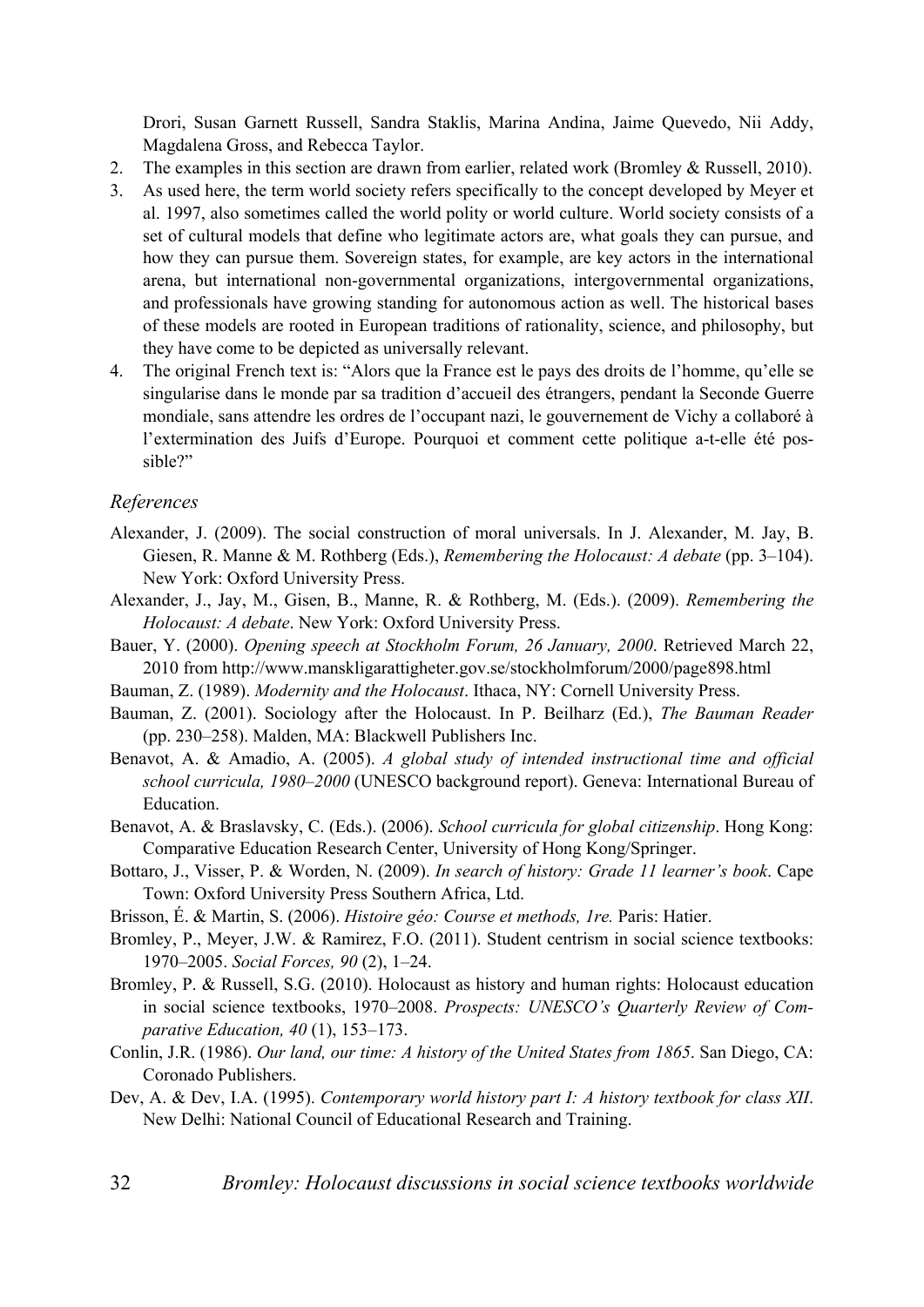- DiMaggio, P. & Powell, W.W. (1983). The iron cage revisited institutional isomorphism and collective rationality in organizational fields. *American Sociological Review, 48* (2), 147–60.
- Dubiel, H. (2003). The remembrance of the Holocaust as a catalyst for a transnational ethic? *New German Critique, 90,* 59–70.
- Dunne, T. & Wheeler, N. (Eds.). (2002). *Human rights in global politics*. Cambridge: Cambridge University Press.
- Fabiano, M. & Maganga, J. (2002). *Malaŵi senior secondary social and development studies 4*. Malaysia: MacMillan Malaŵi Ltd.
- Fallace, T.D. (2008). *The emergence of Holocaust education in American schools*. New York: Palgrave Macmillan.
- FHAO (Facing History and Ourselves Website). (2012). *'Where We Work'.* Retrieved September 23, 2012 from http://www.facing.org/where-we-work
- Georg Eckert Institute. (2012). *Georg Eckert Institute website*. Retrieved September 21, 2012 from http://www.gei.de/en/the-institute.html
- Gregory, I. (2000). Teaching about the Holocaust: Perplexities, issues and suggestions. In I. Davies (Ed.), *Teaching the Holocaust: Educational dimensions, principles and practice*  (pp. 1–8). London: Continuum.
- Gross, Z. & Stevick, E.D. (2010). Holocaust education international perspectives: Challenges, opportunities, and research. *Prospects: UNESCO's Quarterly Review of Comparative Education, 40* (1), 17–34.
- Keren, N. (2004). Teaching the Holocaust: A mission. In S. Totten, P.R. Bartrop & S.L. Jacobs (Eds.), *Teaching about the Holocaust: Essays by college and university teachers* (pp. 123– 138). Westport, CT: Praeger.
- Kinloch, N. (2001). Parallel catastrophes? Uniqueness, redemption and the Shoah. *Teaching History, 104,* 8–14.
- Krippendorf, K. (2004). *Content analysis: An introduction to its methodology*. California: Sage Publications.
- Kroh. J. (2008). Die 'Task Force for International Cooperation on Holocaust Education, Remembrance and Research'. In J. Eckel & C. Moisel (Eds.), *Universalisierung des Holocaust? Erinnerungskultur und Geschichtspolitik in internationaler Perspektive* (pp. 156–173). Göttingen: Erinnerungskultureller Akteur und geschichtspolitisches Netzwerk.
- Levy, D. & Sznaider, N. (2002). Memory unbound: The Holocaust and the formation of cosmopolitan memory. *European Journal of Social Theory*, *5* (1), 87–106.
- Lindquist, D.H. (2008). Five perspectives for teaching the Holocaust. *American Secondary Education*, *36* (3), 4–14.
- Maier, C.S. (2000). Consigning the twentieth century to history: Alternative narratives for the modern era. *The American Historical Review*, *105* (3), 807–831.
- Meseth, W. & Proske, M. (2010). Mind the gap: Holocaust education in Germany, between pedagogical intentions and classroom interactions. *Prospects: UNESCO'S Quarterly Review of Comparative Education, 40* (2), 201–222.
- Meyer, J.W., Boli, J., Thomas, G.M. & Ramirez, F.O. (1997). World society and the nation-state. *American Journal of Sociology*, *103* (1), 144–181.
- Meyer, J.W., Bromley, P. & Ramirez, F.O. (2010). Human rights in social science textbooks: Cross-national analysis, 1975–2006. *Sociology of Education, 83* (2), 111–134.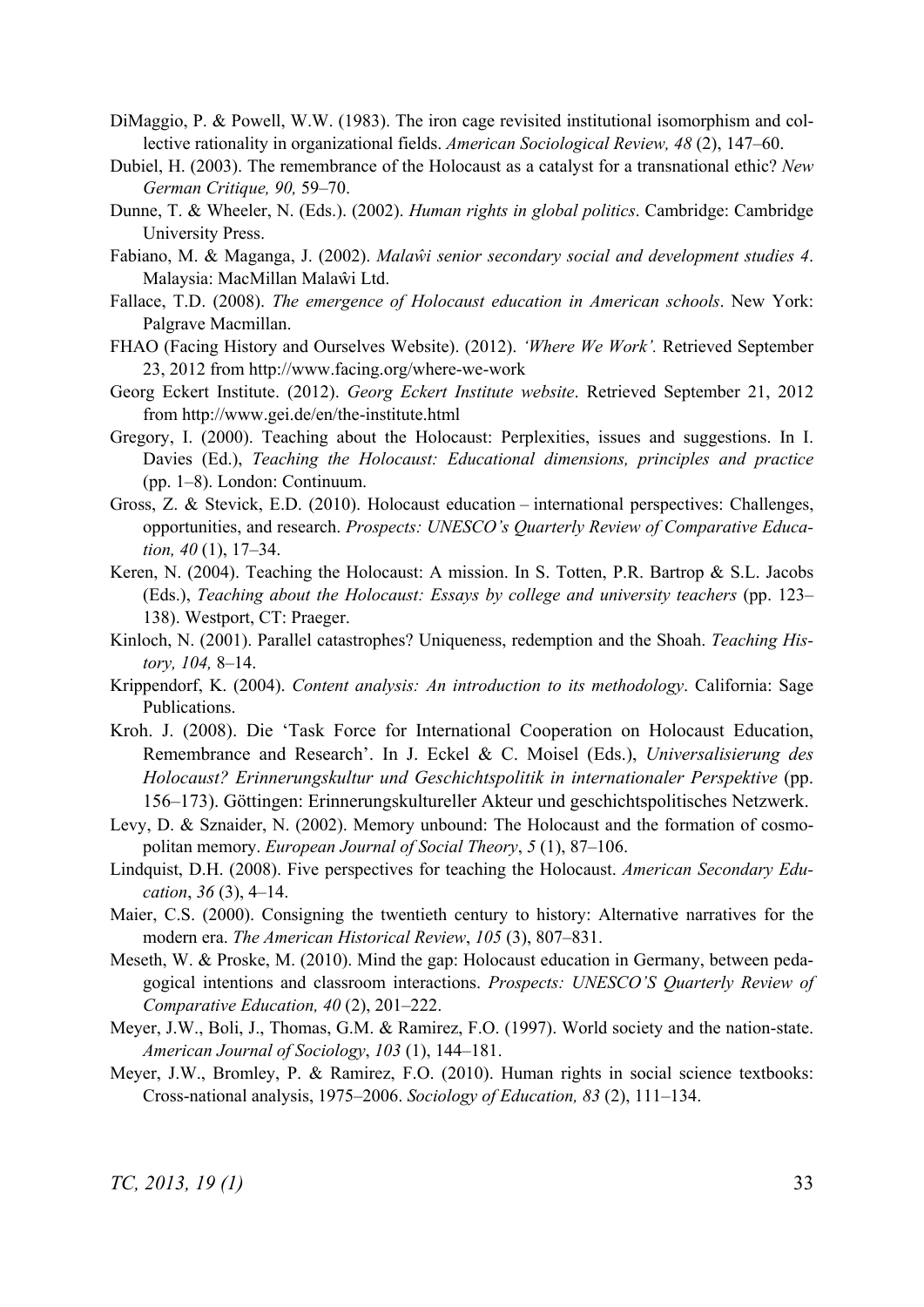- Meyer, J.W., Kamens, D., Benavot, A., Cha, Y. & Wong, S. (1992). *School knowledge for the masses: World models and national primary curricular categories in the twentieth century*. Washington, DC: Falmer.
- Meyer, J.W. & Ramirez, F.O. (2000). The world institutionalization of education. In J. Schriewer (Ed.), *Discourse formation in comparative education* (pp. 111–132). Frankfurt a.M.: Lang.
- Meyer, J.W, Ramirez, F.O. & Soysal, Y. (1992). World expansion of mass education, 1870–1980. *Sociology of Education*, *65* (2), 128–149.
- Misco, T. (2009). Teaching the Holocaust through case study. *Social Studies*, *100* (1), 14–22.
- Novick, P. (1999). *The Holocaust in American life*. New York: Houghton Mifflin.
- Ramirez, F.O. & Meyer, J.W. (2002). National curricula: World models and national historical legacies. In M. Caruso & H. Tenorth (Eds.), *Internationalisation* (pp. 91–107). Frankfurt a.M.: Lang.
- Rathenow, H. (2000). Teaching the Holocaust in Germany. In I. Davies (Ed.), *Teaching the Holocaust: Educational dimensions, principles and practice* (pp. 63–76). London: Continuum.
- Rathenow, H. (2004). The past is not dead: Memories, reflections, and perspectives. In S. Totten, P.R. Bartrop & S.L. Jacobs (Eds.), *Teaching about the Holocaust: Essays by college and university teachers* (pp. 153–174). Westport, CT: Praeger.
- Salmons, P. (2003). Teaching or preaching? The Holocaust and intercultural education in the UK. *Intercultural Education*, *14* (2), 139–149.
- Segesten, A.D. (2008). *The Holocaust and international norm socialization: The case of Holocaust education in Romania* (Working paper no. 38). Lund: Centre for European Studies.
- Short, G. & Reed, C. (2004). *Issues in Holocaust education.* Aldershot: Ashgate.
- Stevick, E.D. (2007). The politics of the Holocaust in Estonia: Historical memory and social divisions in Estonian education. In E.D. Stevick & B. Levinson (Eds.), *Reimagining civic education: How diverse societies form democratic citizens* (pp. 217–244). Lanham, MD: Rowman and Littlefield.
- Stevick, E.D. (2010). Education policy as normative discourse and negotiated meanings: Engaging the Holocaust in Estonia. *Prospects: UNESCO'S Quarterly Review of Comparative Education, 20* (2), 239–256.
- Stockholm International Forum. (2000). *Regeringens webbplats om mänskliga rättigheter*. Retrieved March 22, 2010 from http://www.manskligarattigheter.gov.se/stockholmforum/ 2000/conference\_2000.html
- US Department of State. (2008). *2008 Human rights practices: Tunisia.* Retrieved April, 30, 2009 form http://tunisia.usembassy.gov/dos\_reports2/008-human-rights-practices-tunisia.html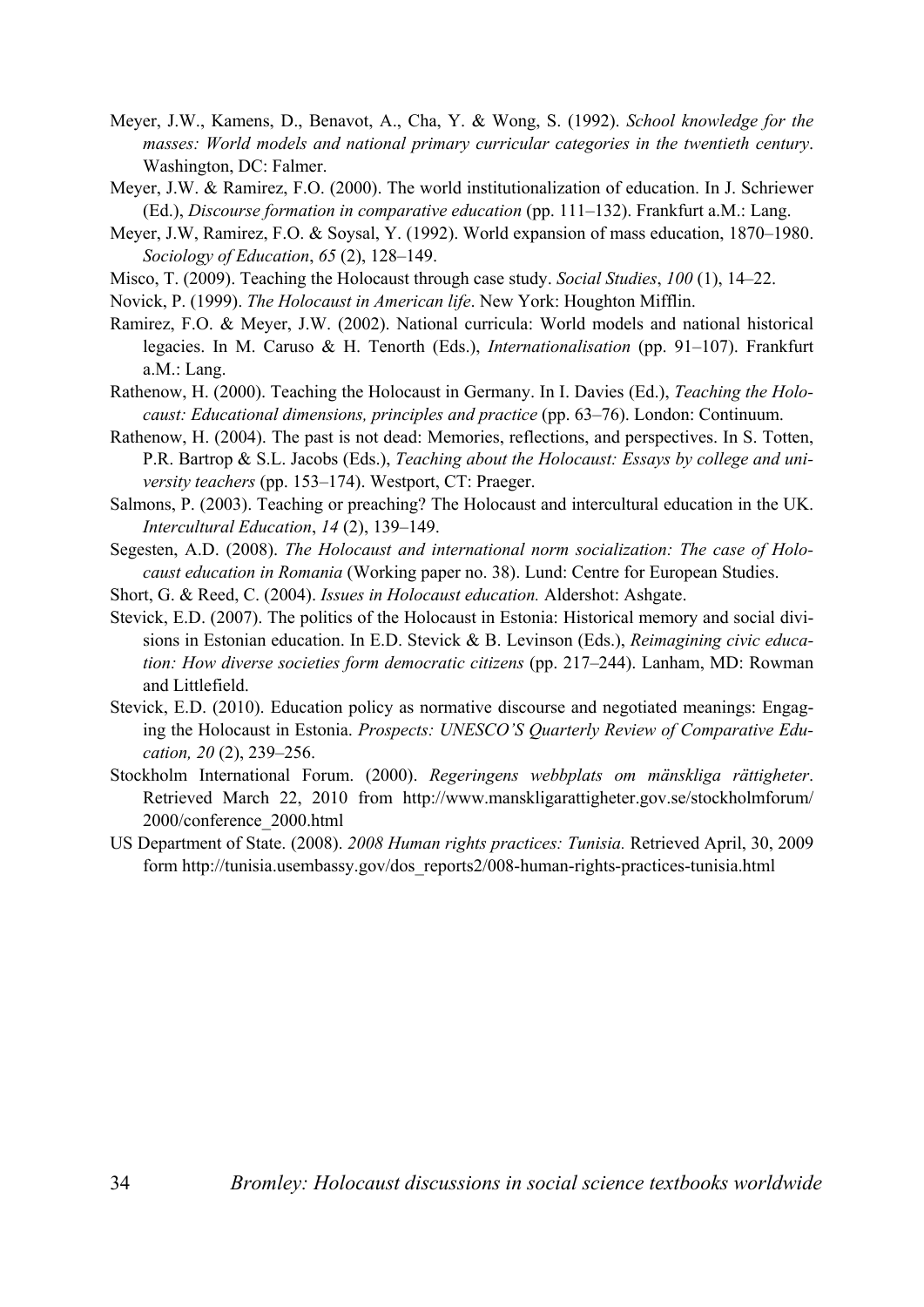| Country                | 1970-1984               | 1985-1994               | 1995-2006      | Total                   |
|------------------------|-------------------------|-------------------------|----------------|-------------------------|
| Argentina              | 1                       | 2                       | 4              | $\overline{7}$          |
| Armenia                | 0                       | 1                       | 6              | 7                       |
| Australia              | $\overline{2}$          | 4                       | $\overline{2}$ | 8                       |
| Austria                | 5                       | 4                       | 3              | 12                      |
| <b>Belarus</b>         | 0                       | $\mathbf 1$             | 3              | 4                       |
| Belgium                | 2                       | 3                       | $\overline{2}$ | 7                       |
| <b>Bolivia</b>         | 0                       | 5                       | 0              | 5                       |
| Bosnia and Herzegovina | 0                       | $\mathbf{1}$            | 8              | 9                       |
| <b>Bulgaria</b>        | 8                       | 4                       | 4              | 16                      |
| Canada                 | 4                       | 4                       | 3              | 11                      |
| Colombia               | 1                       | 6                       | 0              | 7                       |
| Costa Rica             | 0                       | 0                       | 4              | 4                       |
| Croatia                | 0                       | 1                       | 1              | 2                       |
| Czechoslovakia         | 3                       | 1                       | 0              | 4                       |
| Denmark                | 2                       | 2                       | $\overline{2}$ | 6                       |
| Ecuador                | 0                       | $\mathbf 1$             | 4              | 5                       |
| El Salvador            | 0                       | 0                       | 1              | 1                       |
| Ethiopia               | 0                       | 2                       | 0              | $\overline{2}$          |
| Finland                | $\overline{2}$          | $\overline{2}$          | 0              | 4                       |
| France                 | 5                       | 5                       | 5              | 15                      |
| Georgia                | 0                       | 0                       | 5              | 5                       |
| Germany                | 2                       | 2                       | $\overline{2}$ | 6                       |
| Ghana                  | 0                       | 8                       | 6              | 14                      |
| Greece                 | 1                       | 2                       | $\overline{2}$ | 5                       |
| Guatemala              | 0                       | 0                       | $\overline{2}$ | $\overline{\mathbf{c}}$ |
| Guyana                 | 0                       | 0                       | $\mathbf{1}$   | 1                       |
| India                  | 3                       | 2                       | 9              | 14                      |
| Indonesia              | 0                       | 0                       | 12             | 12                      |
|                        | $\overline{2}$          | 2                       |                |                         |
| Iran                   |                         |                         | 0              | 4                       |
| Ireland                | 3                       | $\overline{2}$          | 4              | 9                       |
| Israel                 | 1                       | 4                       | 0              | 5                       |
| Italy                  | 1                       | $\overline{2}$          | $\overline{2}$ | 5                       |
| Japan                  | $\overline{\mathbf{c}}$ | $\overline{\mathbf{c}}$ | 3              | 7                       |
| Kenya                  | $\pmb{0}$               | 6                       | 0              | 6                       |
| Latvia                 | 0                       | 0                       | 3              | 3                       |
| Macedonia              | 0                       | $\mathbf 1$             | $\mathbf{1}$   | $\overline{2}$          |
| Malawi                 | 0                       | 0                       | $\overline{c}$ | $\overline{2}$          |
| Mexico                 | 1                       | 3                       | $\overline{2}$ | 6                       |
| Namibia                | 0                       | 3                       | 0              | 3                       |
| Nepal                  | $\mathbf 0$             | 0                       | $\overline{7}$ | $\overline{7}$          |
| Nicaragua              | 0                       | $\mathbf 1$             | 0              | 1                       |
| North Korea            | 0                       | $\overline{2}$          | 4              | 6                       |
| Northern Ireland       | 0                       | 0                       | $\overline{c}$ | $\overline{2}$          |
| Norway                 | $\overline{2}$          | $\overline{2}$          | $\overline{2}$ | 6                       |
| PR China               | 0                       | 1                       | 1              | $\overline{2}$          |
| Pakistan               | $\mathbf 0$             | 0                       | 3              | 3                       |
| Panama                 | 0                       | 1                       | $\overline{2}$ | 3                       |

# Appendix A: List of textbooks by country over time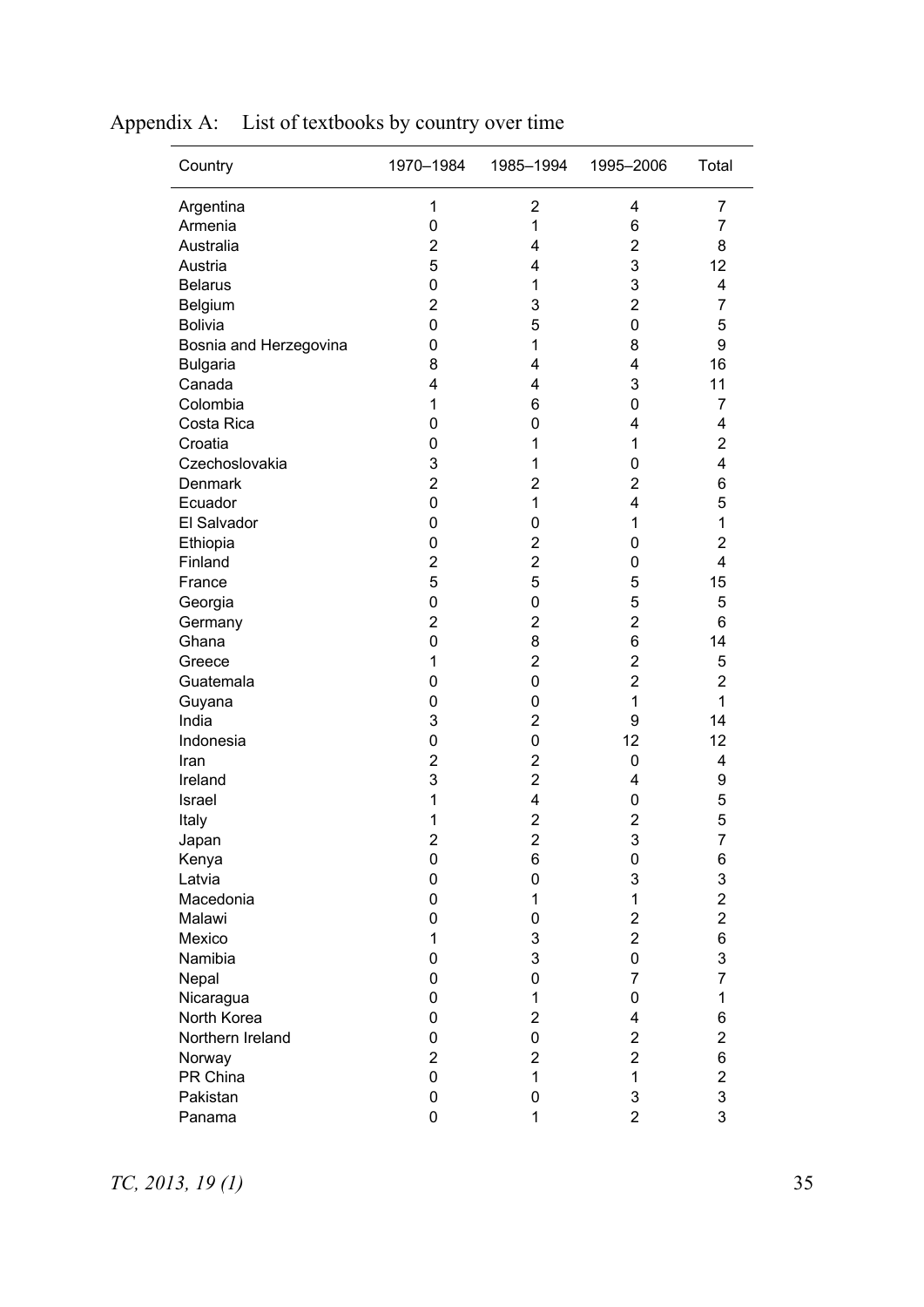| Country              | 1970-1984      | 1985-1994      | 1995-2006      | Total          |
|----------------------|----------------|----------------|----------------|----------------|
| Philippines          | 0              | 4              | $\overline{2}$ | 6              |
| Portugal             | 2              | 2              | 2              | 6              |
| Puerto Rico          | 0              | 0              | 1              | 1              |
| Romania              | 1              | 2              | $\overline{2}$ | 5              |
| Russia               | 0              | 4              | 23             | 27             |
| Serbia               | 0              | 1              | $\overline{2}$ | 3              |
| Singapore            | 0              | 2              | 0              | $\overline{2}$ |
| Slovenia             | 0              | 1              | $\overline{2}$ | 3              |
| South Africa         | 2              | 2              | $\Omega$       | $\overline{4}$ |
| South Korea          | 3              | 3              | 4              | 10             |
| Spain                | 3              | 2              | 6              | 11             |
| Sweden               | $\overline{2}$ | 2              | $\overline{2}$ | 6              |
| Switzerland          | $\overline{2}$ | $\overline{2}$ | 1              | 5              |
| Taiwan               | 0              | 1              | 12             | 13             |
| Tanzania             | 0              | 0              | 8              | 8              |
| Tunisia              | 0              | 0              | 3              | 3              |
| Turkey               | 2              | 1              | 4              | 7              |
| <b>United States</b> | 3              | 6              | 3              | 12             |
| <b>USSR</b>          | 14             | 12             | 0              | 26             |
| United Kingdom       | 7              | 5              | 11             | 23             |
| Venezuela            | 0              | 1              | 1              | 2              |
| Yugoslavia           | 3              | 2              | 0              | 5              |
| Total                | 97             | 150            | 218            | 465            |